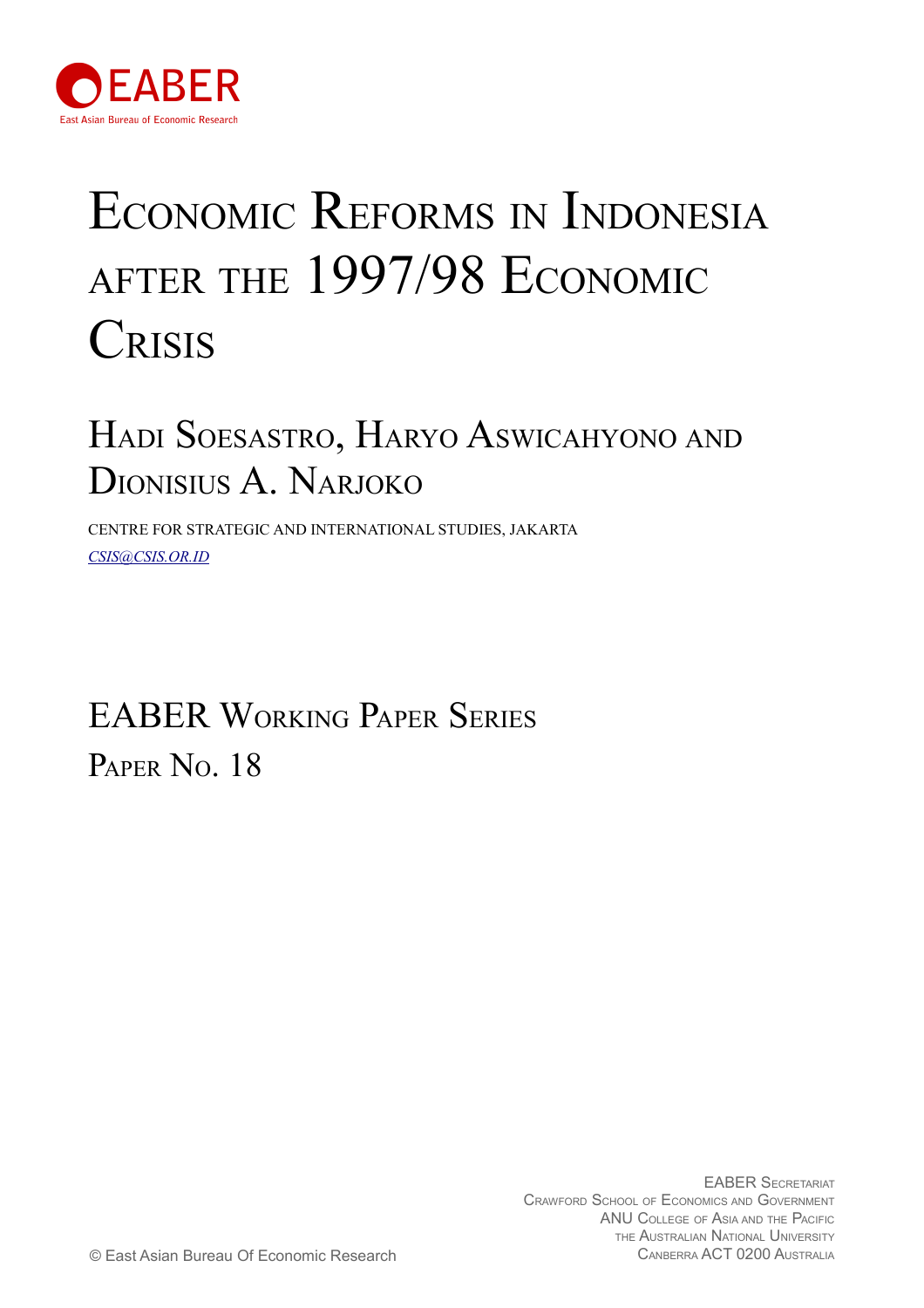# Economic Reforms in Indonesia after the 1997/98 Economic Crisis

Hadi Soesastro, Haryo Aswicahyono, and Dionisius A. Narjoko $<sup>1</sup>$ </sup> *CSIS, Indonesia* 

October 2006

*Abstract: This paper reviews the experience of undertaking reforms in Indonesia after the economic crisis 1997/98, focusing on the reforms made under the last two presidents: Megawati and Susilo Bambang Yudhoyono. The review leads the paper to draw some lessons from the experience. Among other, the role of IMF in disciplining the policy direction, and hence the reforms, is quite evident. This is in the light of dramatic change in the political economy of decision-making process after the crisis, where the power was shifted from the president to the government. The paper also finds that one important constraint for delivering a successful reform is nationalistic ideology which strongly opposes the mechanism for moving towards more efficient market. Meanwhile, in practical terms, the change in political architecture seems to have contributed to the coordination problems across the governmental agencies and ministries, which leads to slow progress in the policy implementation.* 

### **1. Introduction**

The so-called IMF-supported programs for Indonesia began with the signing of the first letter of intent (LOI) at the end of October 1997 and extended over a six year period until the termination of the last one at the end of December 2003. During this period four different governments were implementing the reform programs with varying successes. Three factors have influenced the outcome: IMF conditionality, ownership of the program, and capacity to implement. $^{2}$ 

Under President Soeharto difficulties in implementing the program were apparent from the outset. The President was unhappy with the immediate step taken under the program

 $\overline{a}$  $<sup>1</sup>$  The authors are grateful for excellent research assistantship provided by Carlos Mangunsong, CSIS,</sup> Indonesia.

 $2^{2}$  Boediono (2002).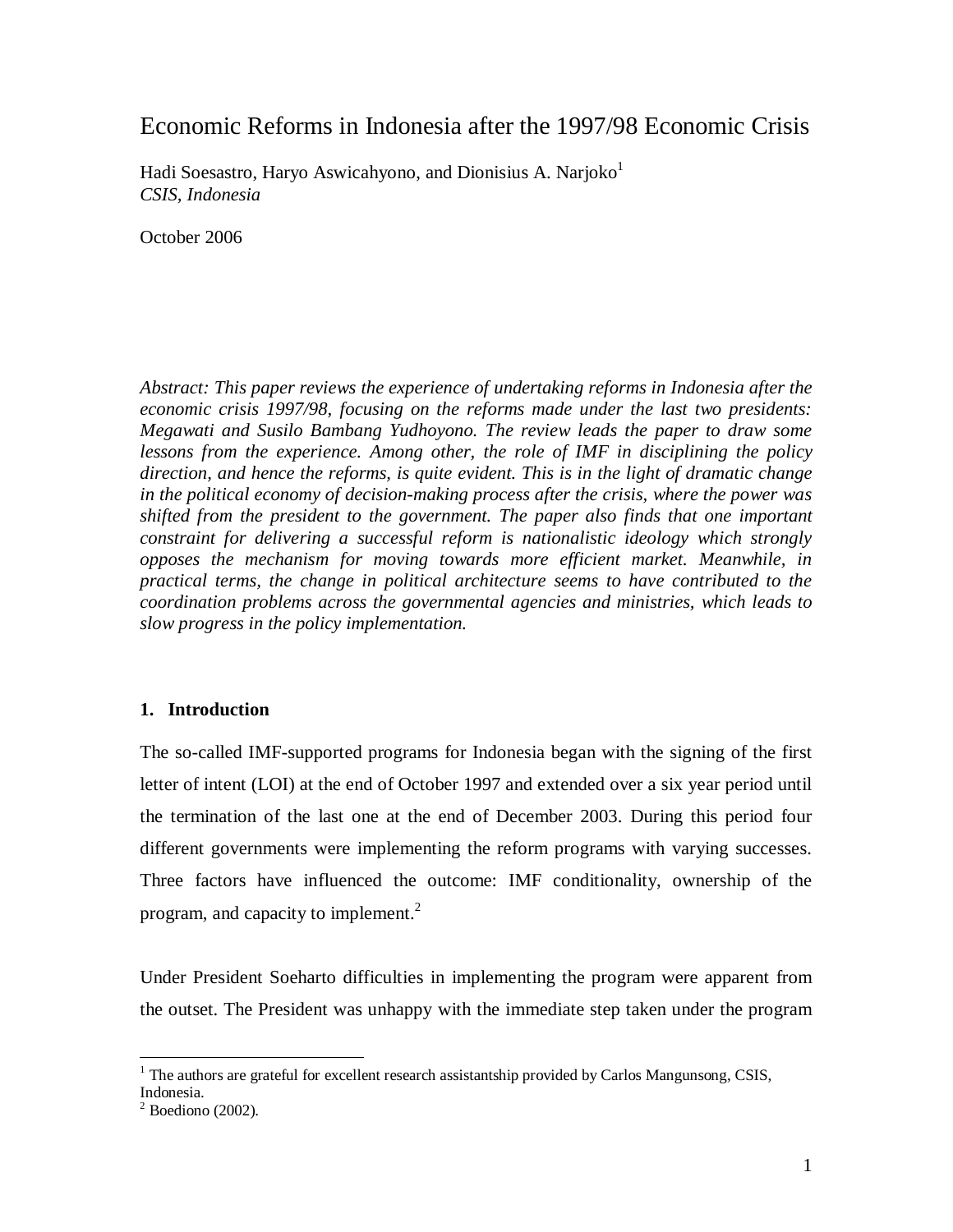to close 16 banks, which included a bank that was owned by one of his sons. He also appeared to have rapidly lost confidence in the program as the country's economic conditions continued to worsen. He began to seek advice from groups other than his economic team and toyed with alternative ideas, such as the Currency Board System, to replace the IMF program. It has also been pointed out that the inclusion of a structural reform agenda in the program, rather than limiting it to macroeconomic stabilization and improving the health of the financial system, could have been the main reason why the program ran into great difficulties.<sup>3</sup> The conditionality included the dismantling of the clove monopoly and the withdrawal of governmental support for the national aircraft industry, IPTN, and for the Timor national car projects, all involving people who were very close to President Soeharto. These measures were not urgent to overcoming the crisis, but they were included because improving governance was seen as important to restoring public and market confidence in the government. The implementation of the program was characterized by rapidly weakening ownership. Poor implementation was not due to the capacity of the bureaucracy that, with all its shortcomings, was still functioning. 4

In May 1998 Soeharto handed the presidency to Habibie. In July a new IMF-supported program was agreed upon. This second agreement contained a strategy for corporate restructuring and a more elaborate bank restructuring program.<sup>5</sup> For the next year, six successful reviews of the program took place. The success was due to a number of factors, namely: the program was clearly spelled out; there was singleness of purpose at the top; the agreed basic strategy was insulated from the pull and push of sectional interests; rapid communication and candid interaction between the president and the economic team; bureaucratic reform; and workable relations between the government and

<u>.</u>

<sup>&</sup>lt;sup>3</sup> Soesastro and Basri (1998).

<sup>4</sup> Boediono (2002) made this observation based on his personal involvement in the process as a Director at Bank Indonesia and later as Head of the Indonesian Planning Agency, BAPPENAS.

 $<sup>5</sup>$  During the six years there were three agreements with the IMF. The first was signed on 31 October 1997,</sup> the second on 29 July 1998, and the third on 20 January 2000. Each agreement stipulates a program that is contained in the Memorandum of Economic and Financial Policies (MEFP). Following each review a "supplementary" MEFP was signed to continue the program. The more substantial change in the program would produce a "strengthened" MEFP or "extended" MEFP. In total there were 23 such MEFPs. Two reviews have led to a suspension of the program, one towards the end of the Habibie government and the other one towards the end of the Wahid government.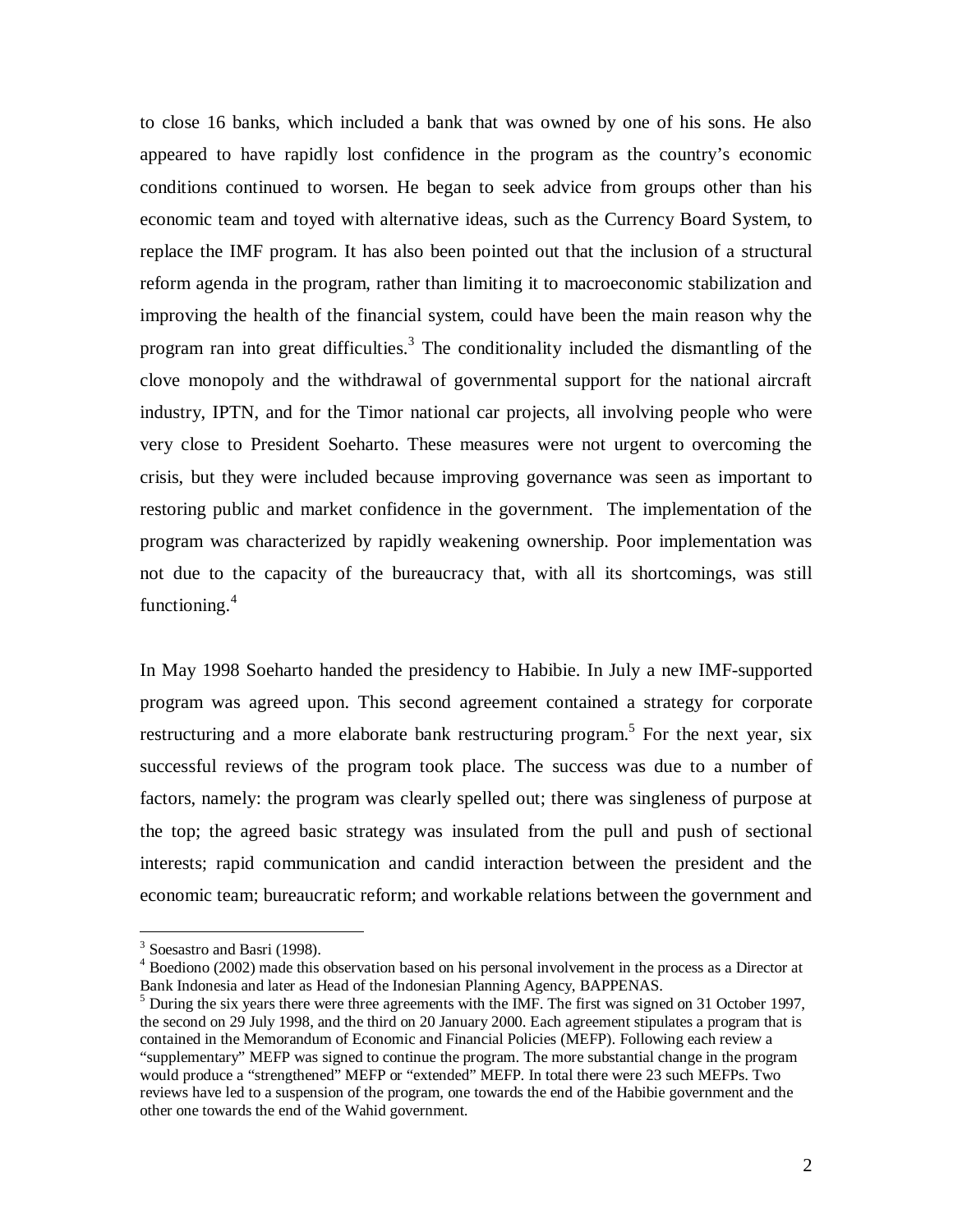the parliament and the regions (following the adoption of regional autonomy).<sup>6</sup> Unfortunately, the Habibie government became entangled in a serious scandal of political financing (the Bank Bali scandal) to help win his election as president. The government's refusal to publicize the audit on Bank Bali, as demanded by the IMF, led to a standoff that resulted in the suspension of the program in September 1999.

The IMF-supported program was critical for the maintenance of a coherent economic agenda during a period of continued turmoil and tumultuous changes of government. An important aspect of the program was the measures taken to strengthen institutional development to promote greater transparency and competition, more institutional autonomy, and a stronger legal and regulatory environment. Amongst the earlier measures were the reforms to overhaul the bankruptcy system and the establishment of a commercial court. Another major initiative was the introduction of competition policy and the enactment of the Law regarding Prohibition of Monopoly Practices and Unhealthy Competition (Competition Law) in March 1999.<sup>7</sup> The independence of Bank Indonesia was established under the Central Bank Law of 1999.

Abdurrahman Wahid was elected president in October 1999. A new, and third, agreement with the IMF was signed in January 2000 and extended the program to December 2002. This new program incorporated a medium-term agenda that had four components: a medium-term macroeconomic framework; restructuring policies; rebuilding economic institutions; and improving natural resources management. The macroeconomic framework outlined a recovery program while maintaining price stability. The implementation of the program was extremely slow. Wahid reshuffled his cabinet several times but that did not help. He also established the National Economic Council (DEN) and the National Council for Business Development (DPUN), but their main task was to give him a "second opinion." Soon enough Wahid was also implicated in a number of governance problems, including the Bulog scandal that eventually led to his removal from office.

 $\overline{a}$ 

 $6$  Boediono (2002).

<sup>7</sup> A Commission for Business Supervision (KPPU) was set up in 2000.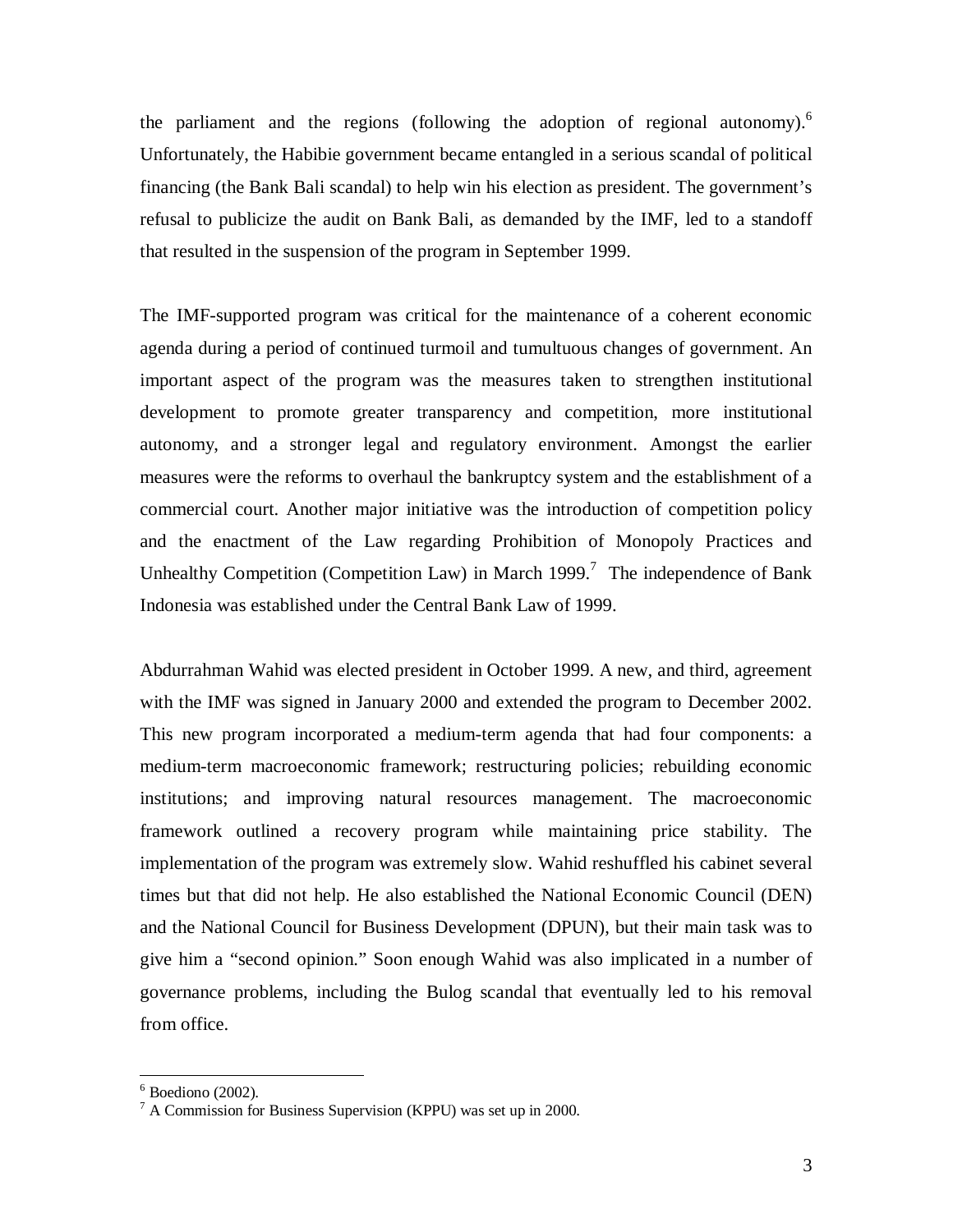IMF loan disbursements were delayed because of the scandals and the poor implementation of the program by the economic team, which was essentially opposed to the involvement of the IMF. During Wahid's government there were only three supplementary MEFPs, and the last one was suspended in December 2000. Two main problems were faced by the Wahid government in implementing the reform program.<sup>8</sup> First, the program contained a long list of issues related to structural conditionality. Second, implementation capacity declined because of the following reasons. There was no team work amongst the economic ministers and there was a growing rift between the government and the central bank, Bank Indonesia, which had recently gained its independence. The bureaucracy was sliding into a state of paralysis because of uncertainty about the direction of the reform process. Decentralization (regional autonomy) caused further complications, and the relationship between the government and the parliament continued to worsen.

President Wahid failed to exercise economic leadership, and with a weak economic team in the cabinet, it was the executing agencies that held the key to the implementation of policies to revive the economy. In overcoming the crisis, the previous government had established new institutions, which included the Indonesian Banking Restructuring Agency (IBRA), the Indonesian Debt Restructuring Agency (INDRA), and the Jakarta Initiative Task Force (JITF). Together with Bank Indonesia, the Ministry of Finance, the State Minister for Investment and State Enterprises, all those "crisis institutions" were involved in the gigantic task of credit restructuring, which was one of the most important tasks towards economic recovery. Coordination amongst these institutions and agencies was very weak and of an *ad hoc* nature.

By the middle of 2001 relations between the president and the parliament became very tense. In July Wahid was removed from office and was replaced by his Vice President, Megawati. Megawati's economic team moved swiftly to mend the relations with the IMF. In August the government produced an "extended" MEFP, which was built upon the third

 $\overline{a}$ 

 $8$  Boediono (2002).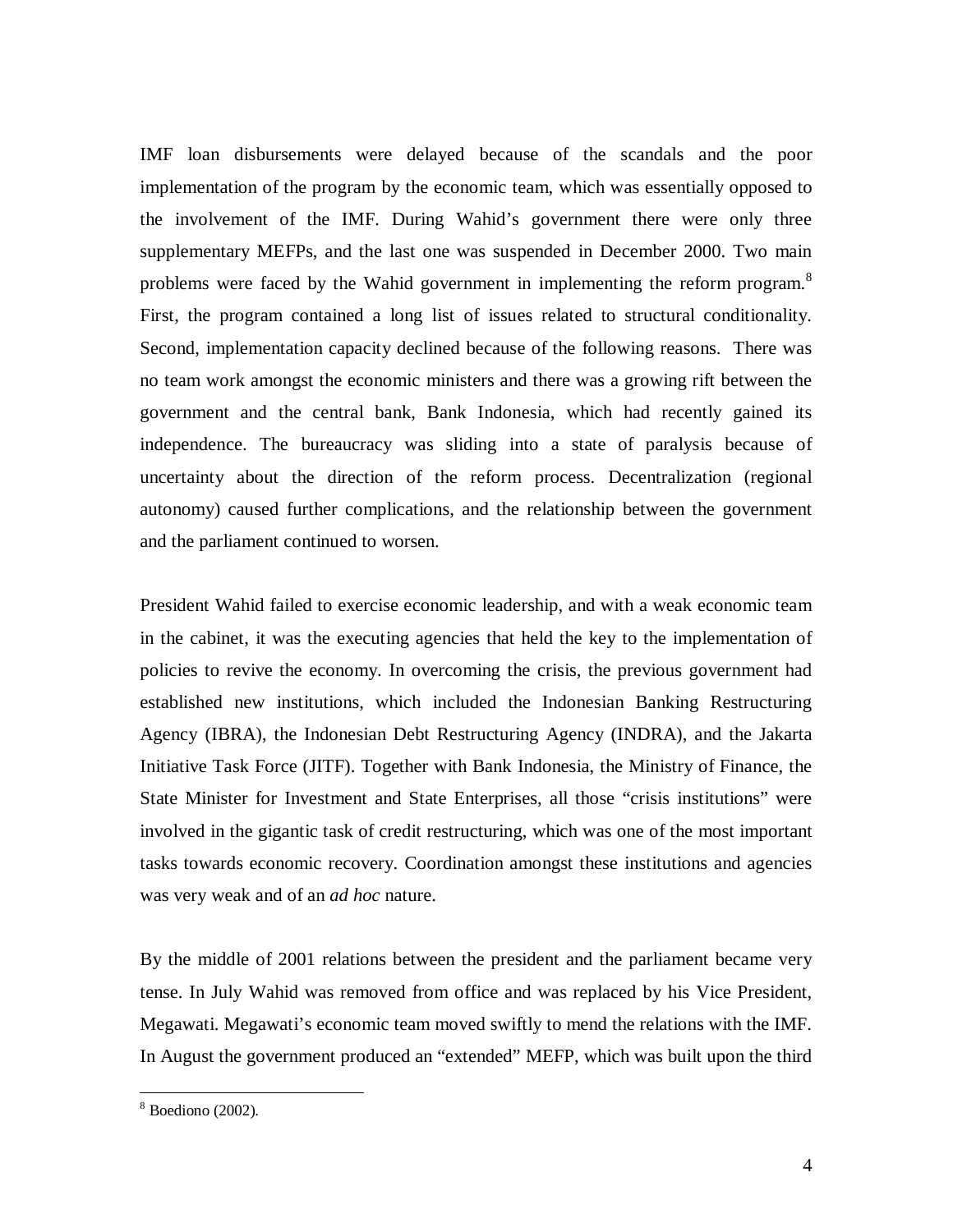agreement (of January 2000), as the basis for renewed IMF support that was already suspended for eight months. In December another "extended" MEFP was issued with the request to the IMF to extend the program to December 2003. Over the next two years six "supplementary" MEFPs were issued. Although Megawati's economic team was supportive of and became more pro-active in implementing the IMF programs, the process was slow and difficult due to problems of implementation capacity that had already begun to emerge under the Wahid government. Political stability was restored under Megawati because her style of leadership was based on the wisdom of not rocking the boat. She was also given the assurance by the Chairman of the People's Consultative Assembly (MPR), the highest state body electing the president, that she would not be removed from office before the 2004 presidential election.

From the middle of 2002 there were increased calls for the government to terminate the program with the IMF when it ended at the end of 2003. By then Indonesia was the only remaining country under the IMF from the 1997/98 Asian financial crisis. The general session of the MPR in August 2002 formally recommended the development of a framework for ending Indonesia's dependence on the IMF. This opened the debate on the form of engagement with the IMF after the program expired ("exit strategy"). In May 2003, the IMF outlined three broad options for Indonesia: (a) a Standby Arrangement, amounting to a continuation of the program; (b) a Precautionary Standby Arrangement; and (c) exiting the standby framework completely but engaging in a "post program monitoring." Under all of these scenarios Indonesia would paid off its debt to the IMF, amounting to US\$ 9.2 billion, over a period of seven years. A fourth option was proposed by those that demanded a total break from the IMF, suggesting that Indonesia could repay the entire outstanding debt to the IMF using the country's international reserves.

In late July 2003 the government announced that it would not extend the IMF program. It formed an interagency team to formulate an exit strategy taking into consideration issues of "financing gap" and "credibility gap" when ending the IMF support. The former refers to the increased financing needs of the government, and the latter refers to the possible adverse impact on market sentiments. The decision to end the IMF program was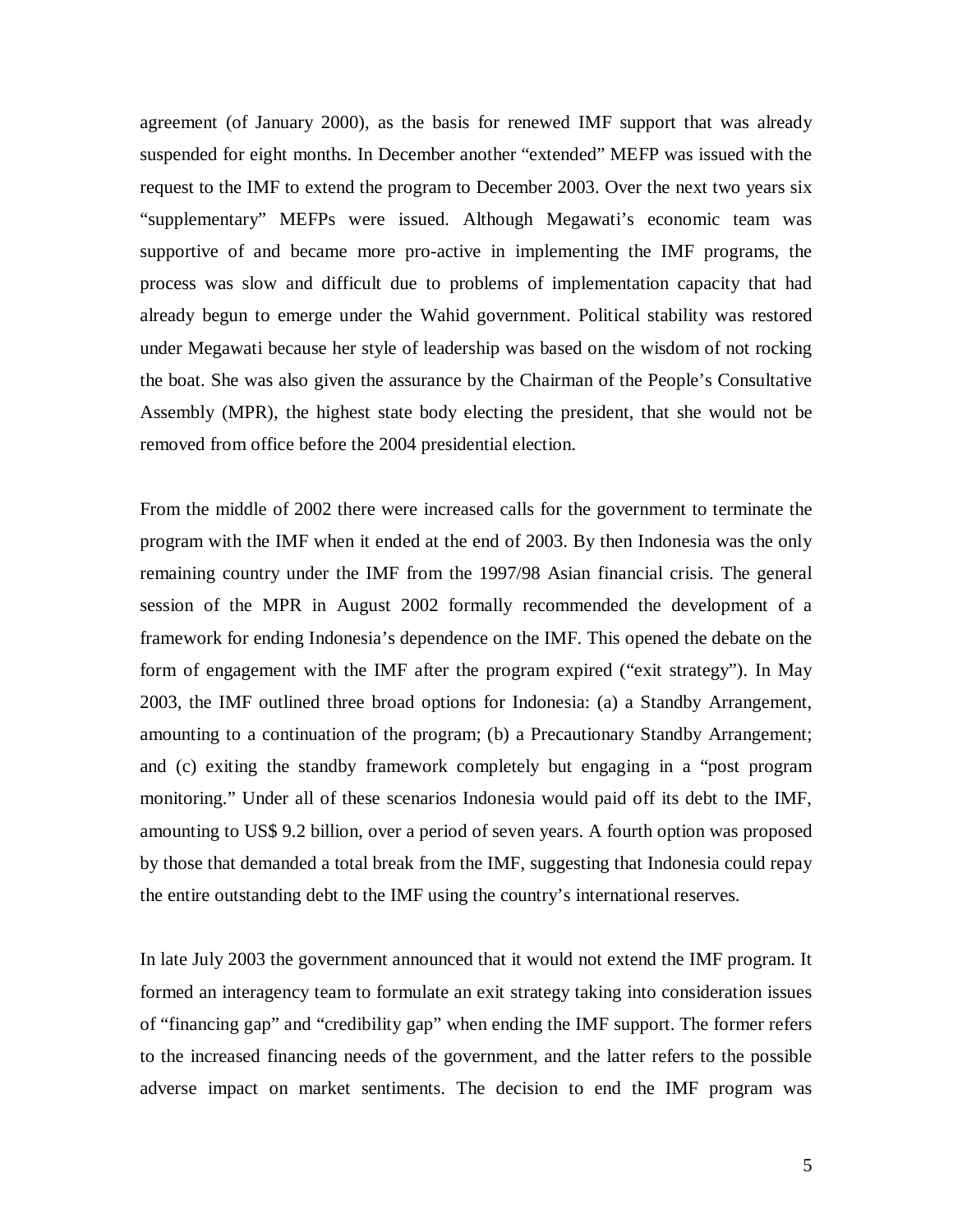influenced by the approaching election year, to some extent in response to the growing nationalist mood in politics and public discourse. In addition, the government felt that Indonesia's improved macroeconomic condition was sufficiently favorable to ending the program.<sup>9</sup> On 10 December 2003 the government signed the last LOI which led to the release of the final trance of the third agreement with the IMF.

In preparation for the ending of the IMF-supported program, on 15 September 2003 the government issued an Economic Policy Package Pre and Post-IMF, known as the White Paper. It contained Indonesia's own economic recovery program for the rest of 2003 and 2004. The objectives of the White Paper were: (a) to sustain and build on the macroeconomic stability that had been achieved; (b) to continue the restructuring and reforming of the financial sector; and (c) to increase investment, exports and employment (see Box 1). The policy package was in general well received by the public and the market. The part of the package that raised some skepticism was the section that addressed the issues of investment, exports and employment because it lacked vision, coherence, and credible policy measures. On the whole, the significance of the policy package was to help lock-in government reform policies, especially in an election year.<sup>10</sup>

The White Paper was quite wide-ranging, and in the assessment of many observers it was much more elaborate and ambitious than the LOIs produced under the IMF-supported programs. The policy package, however, was produced entirely by the Indonesian government with inputs from the private sector and in consultation with a group of independent economists. There was a greater sense of ownership that promised to produce stronger commitments for its implementation. It also was instrumental to improving coordination and cooperation between the Ministry of Finance and Bank Indonesia.

 $\overline{a}$ 

<sup>&</sup>lt;sup>9</sup> MacIntyre and Resosudarmo (2003).

 $10$  Soesastro (2004).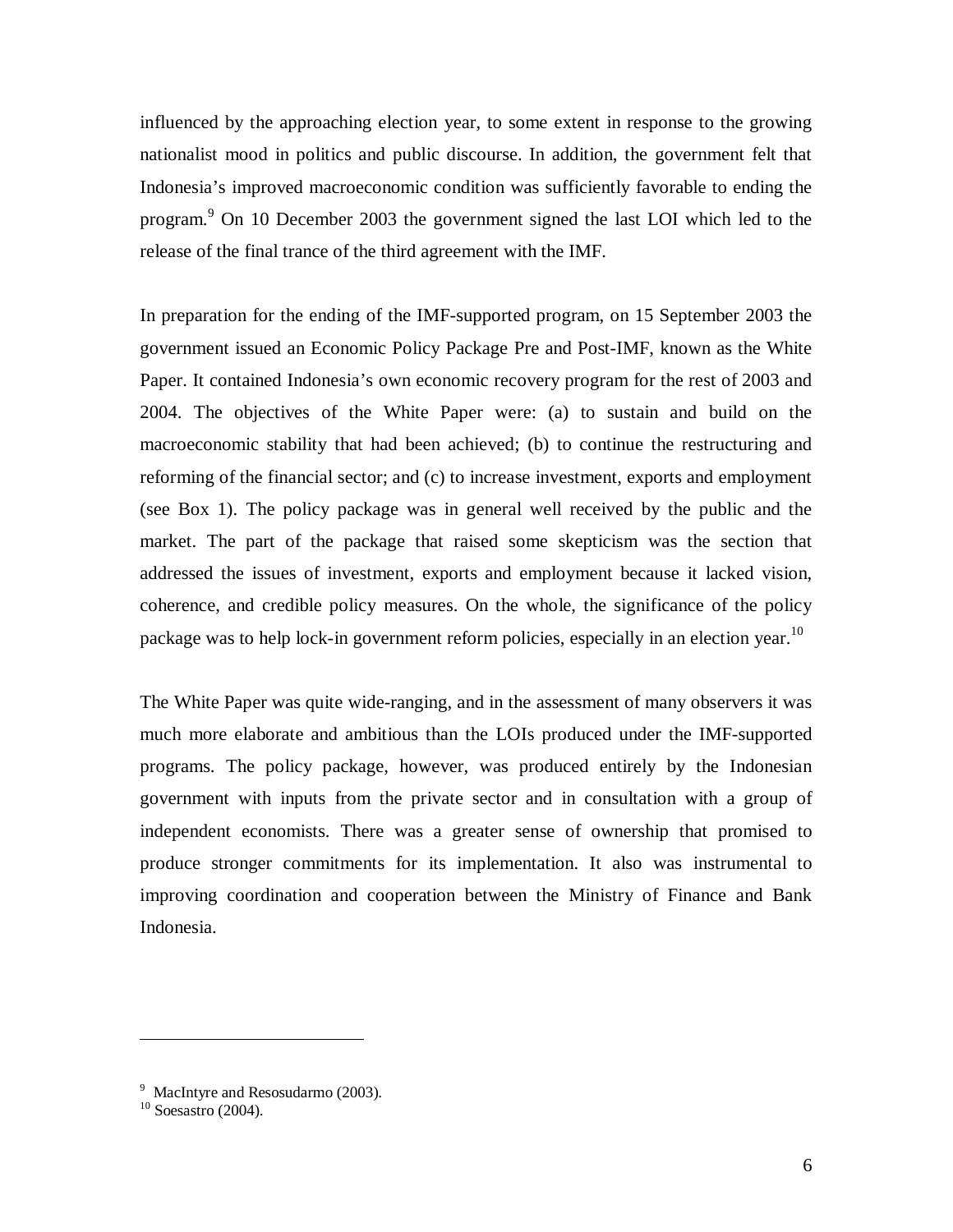# **Box 1 Economic Policy Package Pre and Post IMF**

On 15 September 2003, the government issued Presidential Instruction No 5/2003 on the 'Economic Policy Package in Conjunction with the Completion of the Government's Program with the IMF'.

The main elements of this Policy Package were as follows:

#### *Maintaining macroeconomic stability*

The Target is to achieve a healthy and sustainable fiscal position and to reduce the rate of inflation while maintaining sufficient international reserves for medium term needs. The fiscal policy to achieve that target includes the following: (a) to reduce the budget deficit gradually to achieve a balanced position over the period 2005-2006; (b) to reduce the stock of government debt to GDP to a safe position; (c) to reform and modernize the national tax system to create reliable revenue source; (d) to increase the efficiency of government expenditures; and (e) to develop an effective debt management system.

#### *Restructuring and reforming the financial sector*

In view of the strategic role of the financial sector in stabilizing the economy and promoting recovery, the policy measures will be focused on: (a) establishing a Financial Safety Net through the development of a Deposit Insurance Corporation, establishing a Lender of Last Resort facility at Bank Indonesia, and strengthening the financial system with the establishment of a Financial Services Authority; (b) continuing with the program of restructuring and improving the health of the banking sector, state owned, banks under IBRA (Indonesian Banking Restructuring Agency) and others; (c) tightening the oversight of money laundering; (d) improving the performance of capital markets and their supervision; (e) consolidating the insurance and pension industries; (f) improving the performance and governance of state-owned enterprises; and (g) advancing the development of public accounting.

#### *Increasing investment, exports and employment*

It is recognized that the private sector plays an important part here and that the main task of the government is to create a climate conducive to the private sector through good policies and institutions. The key policy initiatives include: (a) improving investment policy and trade through One-Roof Service, and a National Investment and Export Team to assess intersectoral problems; (b) increasing legal certainty by revising the Bankruptcy Law, and bringing regional regulations into line with higher regulations or the public good; (c) building and rehabilitating infrastructure to assure services in electricity, transportation, telecommunications, and water resources; (d) increasing the transparency of public services; and (e) improving equity through programs to eradicate poverty and job creation.

The Megawati government was rather successful in building and maintaining macroeconomic stability thanks to the development of institutions, ensuring the independence of Bank Indonesia in conducting monetary policy, as well as the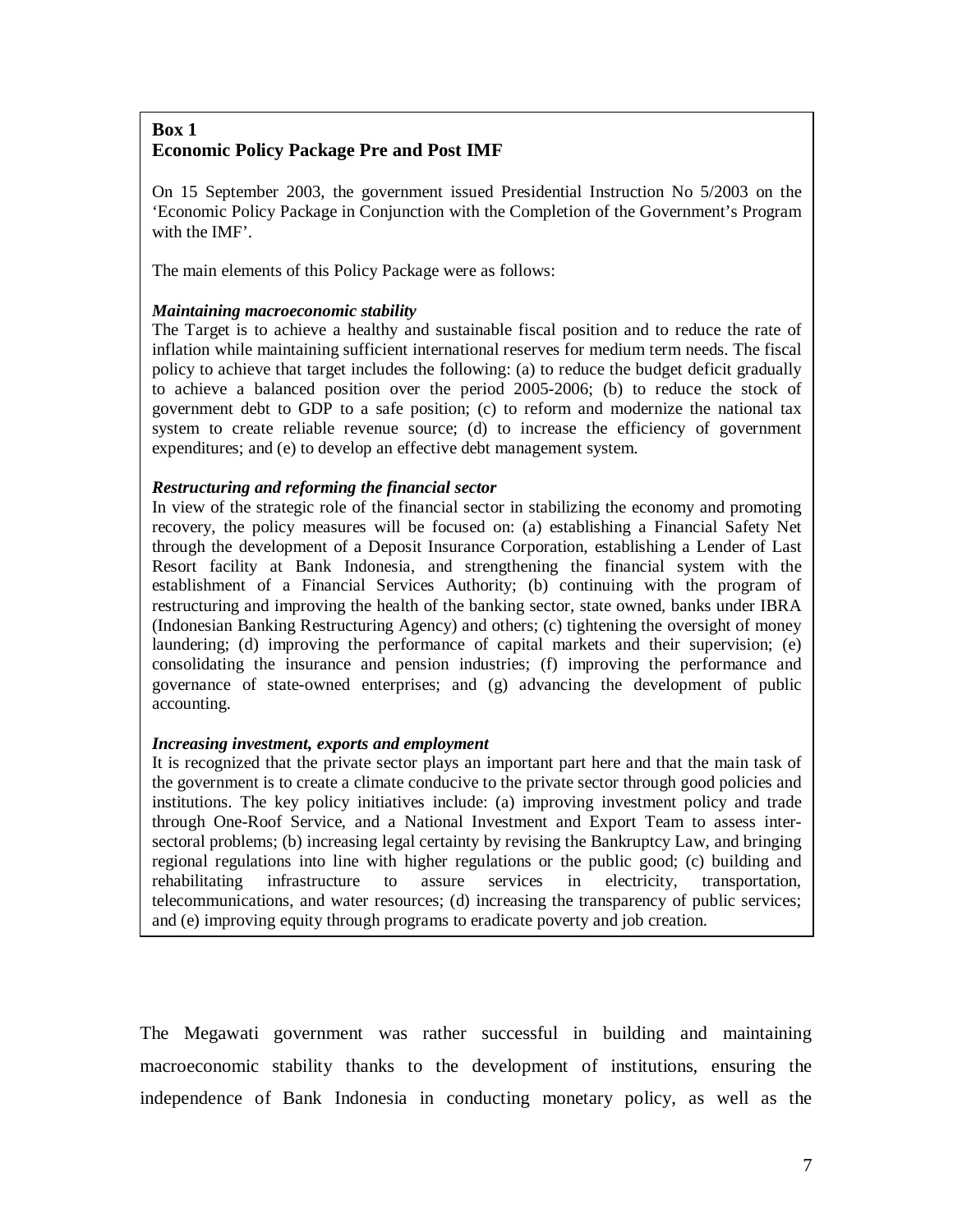reorganization of the Ministry of Finance (under the 2003 law on government finance) to ensure fiscal prudence.

With the ending of the IMF-supported program, Indonesia agreed to a Post Program Monitoring, called Post Program Dialogue, with the  $IMF<sup>11</sup>$ . This involves two monitoring visits a year by an IMF team to review progress towards achieving the set of reforms and targets formulated by Indonesia, as articulated in the White Paper for 2004. This is in addition to two other IMF staff visits a year, one of which is the regular Article IV consultation. The consortium of donors, CGI (Consultative Group on Indonesia), also acts as a kind of watchdog. In late 2003 it set up a CGI Working Group on Investment to focus on measures to improve Indonesia's investment climate.

Of significance were the emerging home-grown efforts to monitor the implementation of the reform programs. The Indonesian Chamber of Commerce (Kadin Indonesia) established an independent monitoring team. It invited the participation of the Jakarta Japan Club Foundation (the organization of Japanese investors in Indonesia), Amcham Indonesia (the American Chamber of Commerce in Indonesia), the International Business Chamber, and a number of independent economists. In the first Press Statement of November 2003 the independent monitoring team laid down key policy areas that were given highest priority by the private sector. These included improving the investment climate and the overall business climate, to which legal reform was seen as critical, reform of the tax administration, reform of customs administration, careful drafting of implementing regulations of a new Manpower Law, and various measures to improve infrastructure (energy, electricity, telecommunications and transportation).

The "monitoring" team became a misnomer as the team decided on a mode of operation that did not monitor progress on the implementation of the program and issue regular monitoring reports. Instead it offered to work with the government to assist in the successful implementation of the programs by working directly with the respective

 $\overline{a}$ 

<sup>&</sup>lt;sup>11</sup> Post Program Monitoring by the IMF ended in October 2006 with the full repayment of the IMF loans by the government (Bank Indonesia), about 3 years ahead of the original schedule.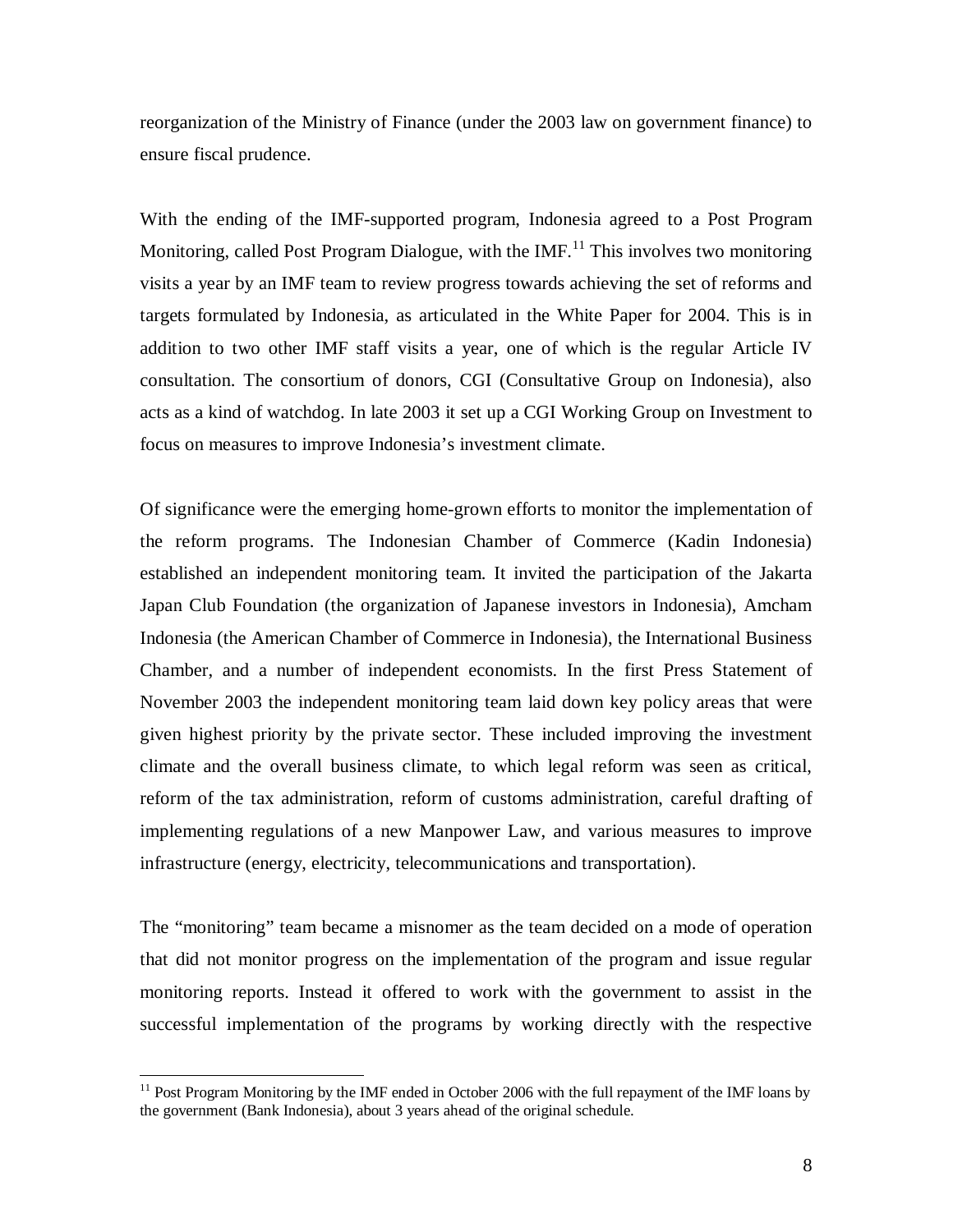government agencies by providing inputs in the formulation of regulations and policy measures. The team established several subgroups, such as on taxation, customs, investment, and labor, that interact with their government counterparts. It was the government itself that produced regular reports on the progress of implementing the White Paper. However, it was difficult for the public to assess whether the issuance of regulations and reform policies was indeed translated into actions and changes on the ground. Overall it can be concluded that the government was successful in maintaining macroeconomic stability. Improvements in the financial sector had mixed results. Credit growth remained sluggish, but this could partly be explained by the continued difficulties in the real sector and failure to improve the investment climate. In 2004 much of the attention was diverted to the April general elections and the two rounds of direct presidential elections.

Kadin Indonesia, on the basis of the "monitoring" exercises, sought to produce a set of recommendations that it could present to the elected president. It set up a task force to draft the recommendation. An early version was presented to President-elect Susilo Bambang Yudhoyono, but the final report, "Revitalization of the Industry and Investment" was formally submitted in October 2004 to the new President.

In forming his cabinet, President SBY chose a businessman, Aburizal Bakrie, who was also the immediate past Chair of Kadin Indonesia, to be the Coordinating Minister for Economic Affairs. It is not clear whether this decision had been influenced by Kadin's high profile and its recommendations. Kadin members argued that having a business person at the helm of Indonesia's economic management would finally deliver results. In any case, it appears that many of Kadin's recommendations were adopted by the SBY government.

One of the first initiatives of the new government was to convene an Infrastructure Summit in January 2005 to attract the participation of the private sector, domestic but with an eye on foreign investors in particular, in the development of infrastructure. The result was disappointing as the government failed to deliver on many of the reforms and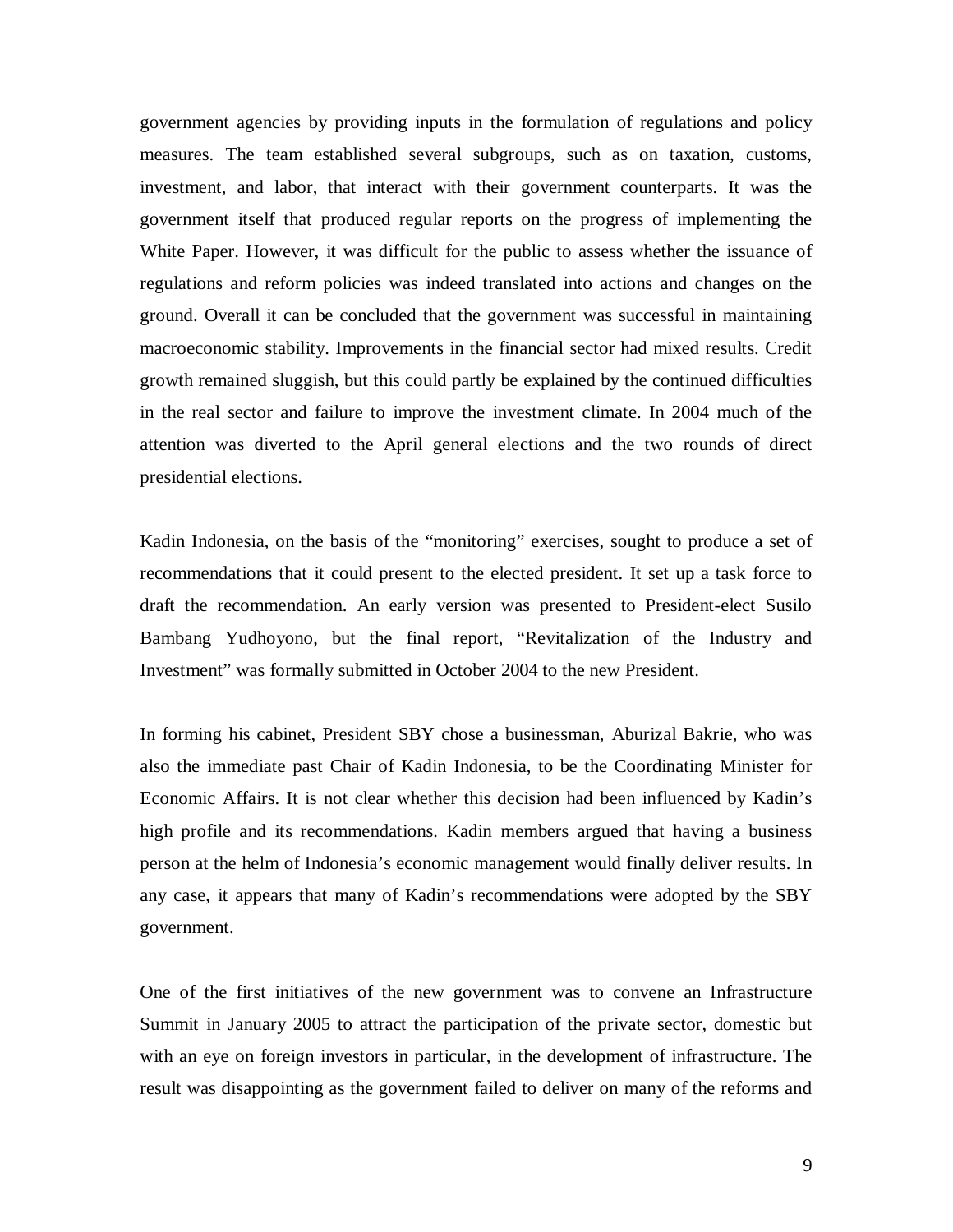regulations that would be necessary to improve the climate for infrastructure investment.<sup>12</sup> The decision in December 2004 by the Constitutional Court to annul the new Electricity Law that open up the industry was also a major set-back. Investors continued to adopt a wait and see attitude.

In November 2005 the president undertook a mini reshuffle and replaced Aburizal Bakrie with an experienced and highly regarded technocrat, Boediono. As Minister of Finance under Megawati, Boediono was responsible for strengthening the country's macroeconomic conditions by adopting relatively conservative policies for which he is well known. In his new position he soon found out that he needed to look beyond maintaining macroeconomic stability to tackle the urgent and more complicated issues of investment and employment.

In February 2006, the government issued a policy reform package to improve the investment climate. This reform package "signaled an increased sense of urgency about the government's reform agenda, and a new, more systematic approach to reform by Boediono ……. In contrast to the 'deal making' or 'CEO' approach taken by his predecessor…. ."<sup>13</sup> It was a rather substantial package as it involves a total of 85 items for action. This included several major pieces of legislation, a new capital investment law and a new tax law, an amendment to customs and excise law and revisions to the manpower law. Following major demonstrations by labor unions, the government has put the revision of the manpower law on hold, but it has submitted the other draft laws to the parliament. The process is not likely to be a smooth one given political sensitivity of the issues, increased nationalistic sentiments (capital investment law), vested interests (taxation law), and maneuvering by political factions in the parliament with various political agendas. Several criticisms have been directed towards President SBY for not using his political capital and strong legitimacy (having 62% of the popular votes) in dealing with the parliament to ensure that reasonable compromises can be achieved with a reasonably short time (Wanandi, forthcoming). Pressures are building up as

<sup>&</sup>lt;sup>12</sup> Soesastro and Atje (2005).

 $13$  Manning and Roesad (2006).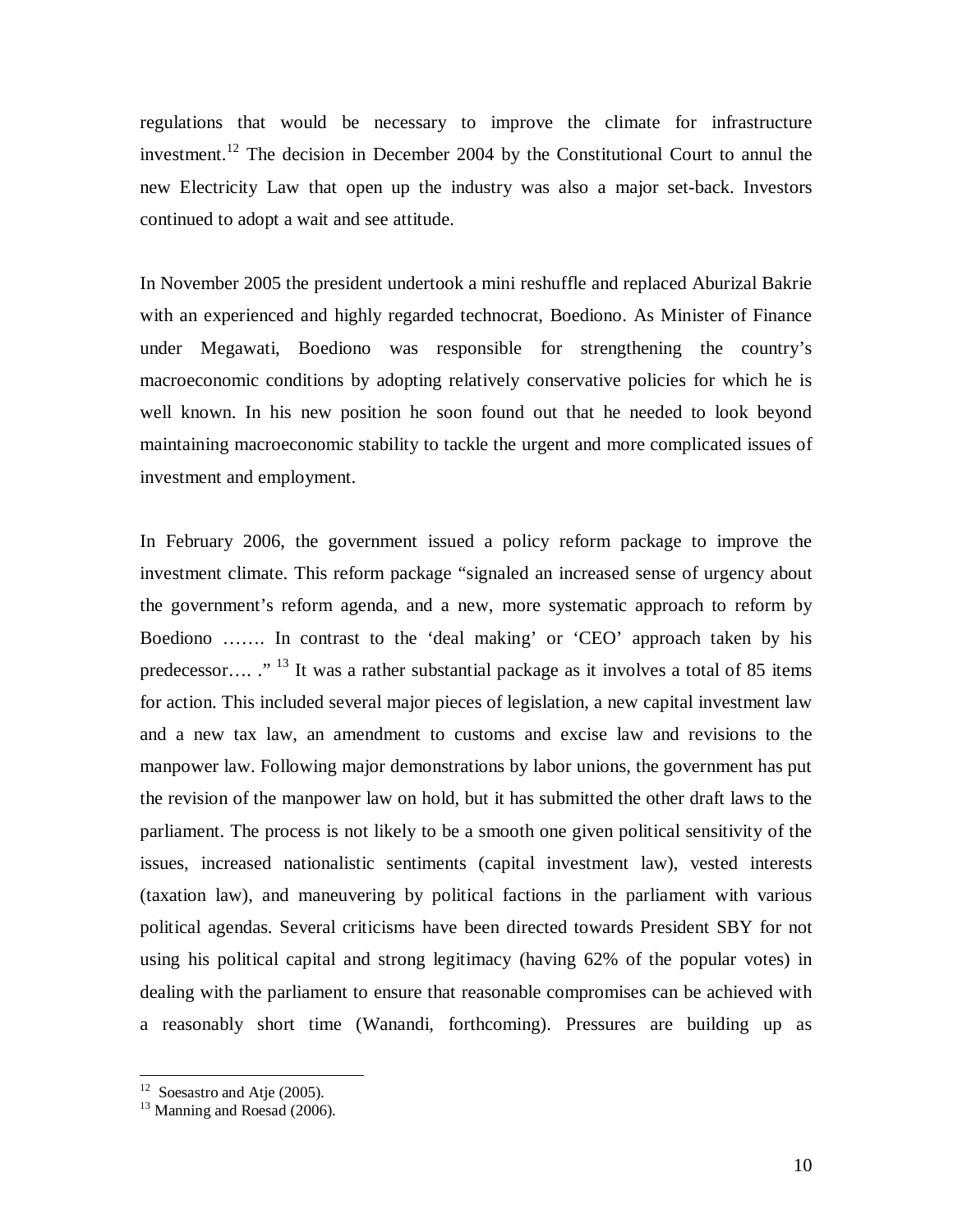unemployment continues to grow and incidence of poverty also increases. President SBY's leadership is certainly not the only factor, but perhaps an important factor, in explaining why reforms continue to be slow.

The following sections will review in greater detail the experiences of undertaking reform during the Megawati government and the challenges faced by the SBY government in undertaking further reforms that will largely have to deal with a host of microeconomic problems, in addition to legal reform and the fight against corruption. Disciplining policy may not be the main problem now, granted that Boediono, being at the helm of economic management, is fully backed by the president. The absence of IMF, which has played an important role in disciplining policy, will not be critical. What may be missing could be the strong drivers for the reform. Some international and regional commitments could help, but perhaps the major impediment to sustaining reform is weak implementation capacity and mechanisms to assure that policy decisions get acted on by the bureaucracy and other governmental agencies at the national and regional levels.

#### **2. Economic and policy reforms over the 2001 – 06 period: a review**

## **2.1 Megawati administration period<sup>14</sup>**

To organise the review, this section divides the reforms into two groups: the IMF related and non-related reforms. The former includes the amendment of central bank Law (No. 23/1999) and few reforms to meet the structural benchmark of the IMF-LOIs signed during the Megawati period. The latter includes few reforms undertaken either to improve the earlier administrations (i.e. Habibie's and Abdurahman Wahid's) and/or to achieve the objective of the White Paper.

# **2.1.1 The IMF-related economic reforms**

 $\overline{a}$ 

There were nine IMF-LOIs signed by the government, including the one that marked the end of IMF program. The LOIs covered the following key areas: overall macroeconomic

 $14$  Owing to space limitation, this paper reviews only several major reforms undertaken in the period.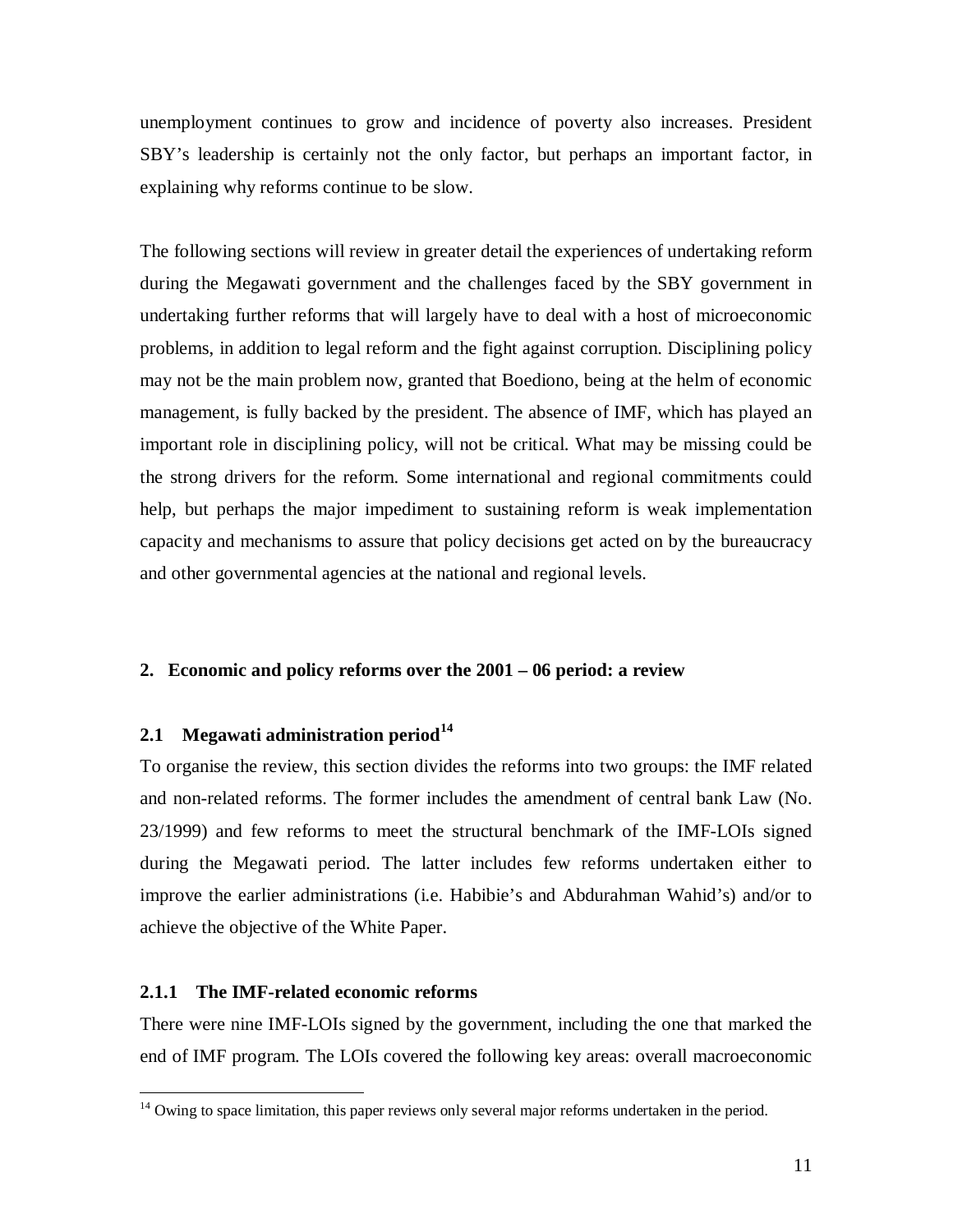policy objective; fiscal decentralization; banking restructuring; privatisation; legal reforms; and reforms in public and other important sectors in the economy. Unlike the earlier ones, in these LOIs the IMF seems to have changed its approach, from micro to broader macro policy guidelines (Siregar 2001). As reported in Athukorala (2002, p.142), the change was attributed both to the improving confidence of the Megawati's administration and the 'learning-by-doing of the IMF in dealing with the economic crisis in Indonesia.

The performance of the government in delivering economic reforms to meet the structural objectives outlined in the LOIs had been mixed. On the one hand, the government, for example, was successful in having the central bank law amended and the state finance law passed. On the other, the government was not so successful in reforming the tax administration and privatisation.

#### *The amendment of the central bank law (No. 23/1999).*

The amendment of the central bank law in principle aimed at addressing the weaknesses of the law, which, as noted by Goeltom and Pangestu (2001) and McLeod (2003), including the following main issues:

- Unclear definition on the mechanism to achieve the central bank's (Bank of Indonesia's – BI's) single objective, namely stabilising the Rupiah exchange rate. This is the issue of BI's policy instruments. In the law, the term 'stability' could be interpreted to mean either stability of the domestic price level, or stability of the exchange rate. In theory, it is clear that monetary policy cannot achieve both simultaneously.
- Confusing interpretation regarding the BI's goal of independence. On the one hand, the law gives an authority to BI to determine the level of the objective (i.e., the target inflation rate each year), but on the other, the law also requires BI to take into account the likely impact of its monetary policy on the overall national economic performance in achieving its objective.
- The law is lacking an effective mechanism to monitor, or to account for, the performance of the BI's senior managers.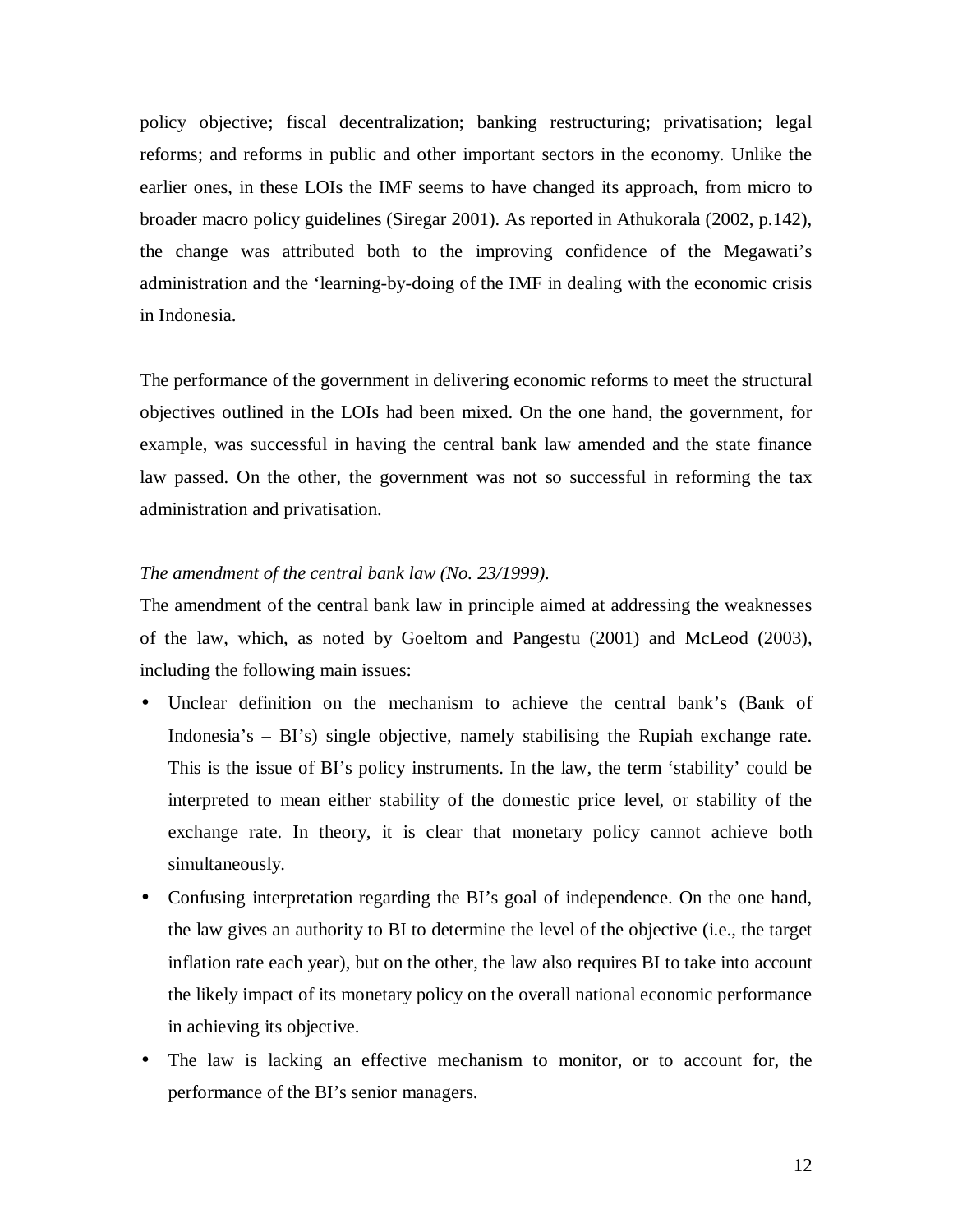After a long process in the parliament, the amendment of the law was finally passed by the parliament on 19 December 2003. While addressing the issue of BI's independence, the amendment kept the provision on the BI's instruments. Concerning the BI's goal of independence, the amendment contains a clause that, in principle, reduces the extent of BI's independence. In the amendment, the inflation target is to be determined by jointly by the government and BI. While this provision follows the modern model of central banks, as in Australia and New Zealand for example, to date it is not clear how it would play out. This, obviously, creates a room for conflict between BI and the government agency, most likely the Ministry of Finance (MOF). The amendment also established a supervisory board, comprising five members, to improve the accountability for the performance of the BI's senior managers. The board, however, is only concerned with the BI's internal operation.<sup>15</sup>

While the amendment *(i.e., the reform)* was successfully delivered, it is important here to note the difficult process in delivering the amendment. The amendment proposal was strongly scrutinised by the parliament, and at one point, the proposal reached about 400 amendments (Goeltom and Pangestu 2001). The main reason for this difficult process, also being the main objection from the IMF, was the fact that these amendments could potentially undermine the autonomy of BI. The deadlock arising from the persistence of the two sides (i.e., the government-and-IMF and the parliament) led to the forming of a 'neutral' panel of experts to provide some policy recommendations. While the exact recommendations were unknown, it seems that the points in the amendments outlined above were the key recommendations given by the panel.

#### *Reforming the public finance*

 $\overline{a}$ 

The reform to improve a sound system of public finance management and good governance was marked by the passing of the state finance law (No. 17/2003) in the early second half of 2003. The law had been in the parliament's deliberation process for quite a long period of time, since it was one of the three public finance laws first proposed in

<sup>&</sup>lt;sup>15</sup> The members of this board would be appointed by the president, subject to approval by the parliament.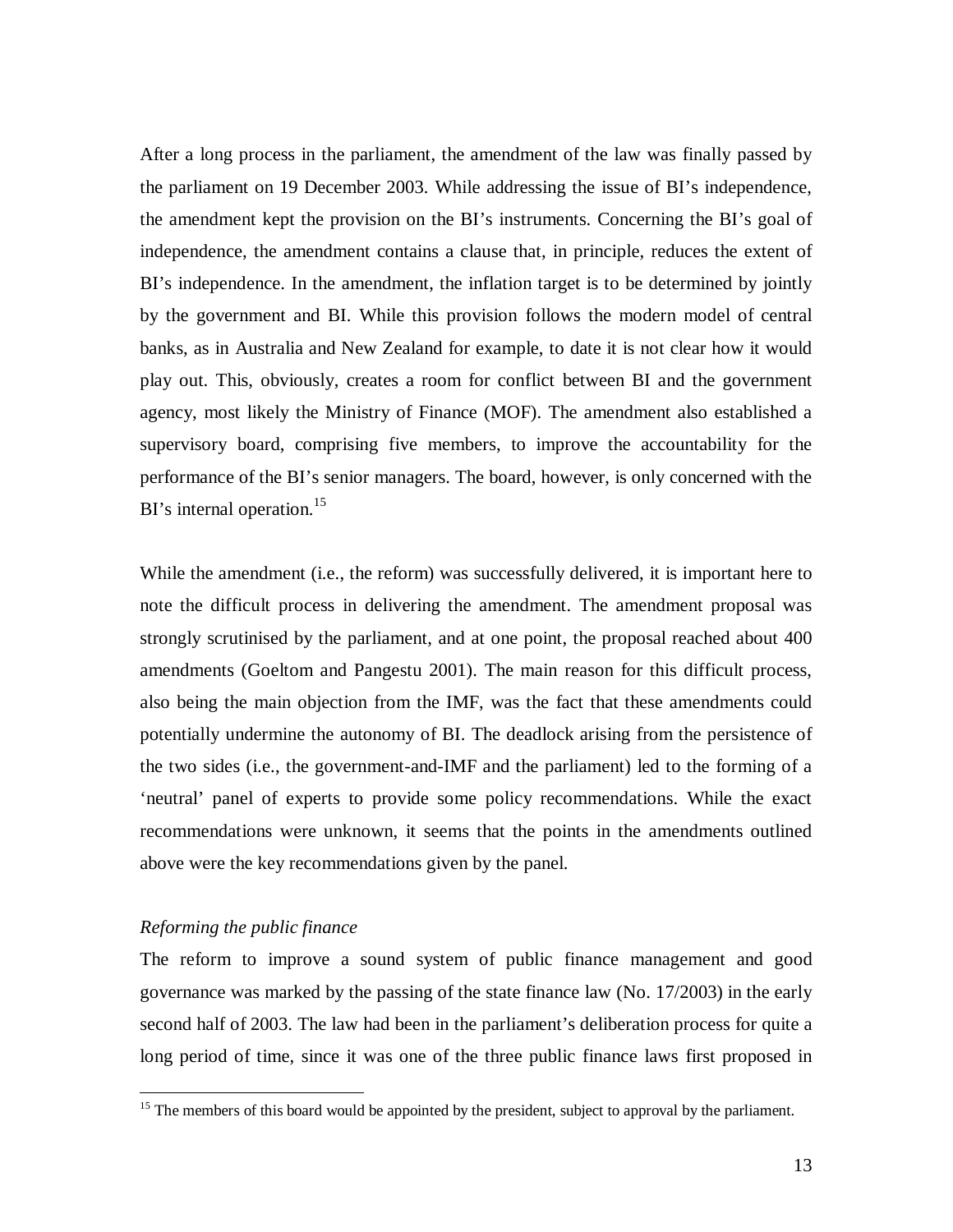2000.

The state finance law was an important milestone in the public finance reform. It was designed primarily to address the increasingly ineffective law governing the state finance management (Ginting 2003). For about sixty years since its independence, Indonesia had relied on the colonial-era legislation on government budgetary management. In addition to not putting accountability on government expenditure, the old law clearly was not able to cope with the changes in institutional and financial arrangements taking place since independence. This particularly concerned the new arrangements for regional autonomy initiated in early 2001.

To ensure the accountability for public finance management, the state finance law puts great emphasis on the auditing process, which is now designed to be no longer a formality, and mechanisms to promote greater transparency in the state budgeting process (see Box 2). The state treasury law, aimed at providing the details for the implementation of state finance law, was also passed by the parliament a few months after the passing of the state finance law. In addition to these, the state finance law also ensures a mechanism to govern fiscal discipline, both at the level of central and regional government.

As argued by Ginting (2003, p.356), the success of the state finance law depends on the capacity to implement the law effectively. This is because the law dramatically breaks the 'long-established' system which had been followed by the government. In this respect, a successful implementation would require a bureaucratic reform that could change the quality of civil service. As is commonly known, the promotion of civil servants tends not to be based on performance. A successful implementation would also require an ability to transfer the power from the MOF, which under the old system played a significant role in determining the allocation of state funds, to the line of other ministries. While clear as a concept, implementing this in practice would not be easy, because – combined with the poor quality of civil service in general – it means the bureaucrats have to withdraw their power to impose informal taxes under the old system. Ensuring a smooth process in the power transfer therefore would also require a significant bureaucratic reform.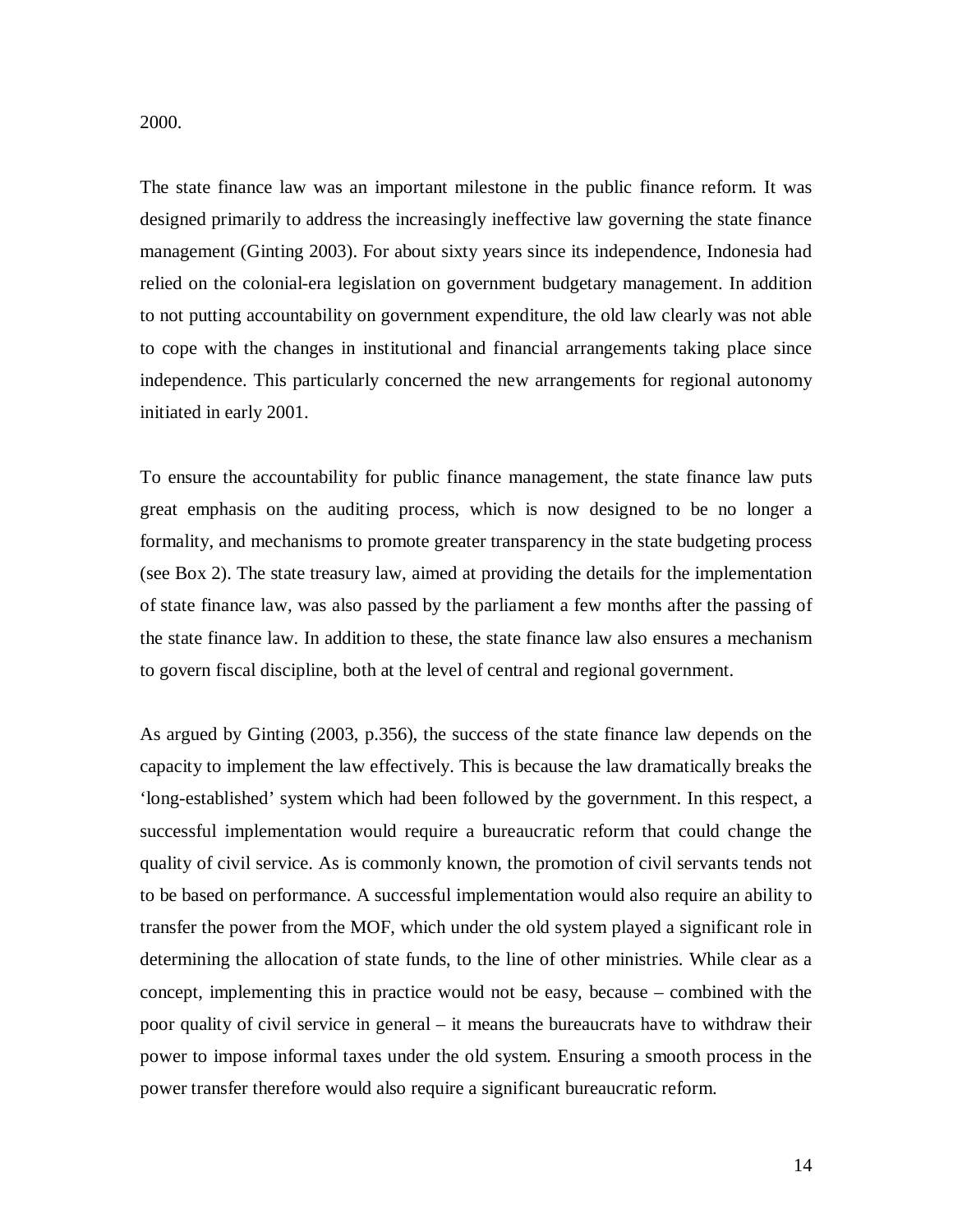# **Box 2. The main articles of the state finance law (No. 17/2003).**

The primary objective of the law is to ensure that public finances are managed in efficient, effective, transparent and accountable manner. To ensure this, the law stipulates the following:

- All public funds must be managed in accordance to the law. To ensure this, the law provides a comprehensive definition of the role and scope of public finance. This instruction partly aims to eliminate the off-budget financing which is often regarded as one sources of corruption.
- The Supreme Audit Agency (*Badan Pemeriksa Keuangan BPK*) must audit every transaction related to state finance. As noted in the text, this shift the common practice that audit process would no longer a formality.
- Budget execution has to be done in clear and transparent manner. The law clarifies the allocation of the responsibility of state finance within the executive, that is, the finance minister plays a role of chief financial officer with the each line of minister plays a role of chief operation officer. The law requires an establishment of a more effective and transparent treasury management, which was governed by the state treasury law passed.
- Related to the earlier point, the law stipulates a clear budgetary process within the executive and legislative branches of the government, both at the national and regional level.
- The fiscal relationship between the central and regional government, central government and central bank, and regional government and foreign government/financial institutions. The law leaves the authority for managing foreign grants and loans to central government, which can pass the funds to regional governments. In this context, the law also put discipline criteria to ensure fiscal sustainability, in which the law requires that the size of government deficit and the ratio of government debt to GDP may not exceed 3 and 60 per cent, respectively. This criterion applies to both central and regional government.
- The government to provide comprehensive information at all steps of budgetary process, including performance indicators for each budget item in addition to the financial information itself.

*Source: Ginting (2003, p.354-56)*.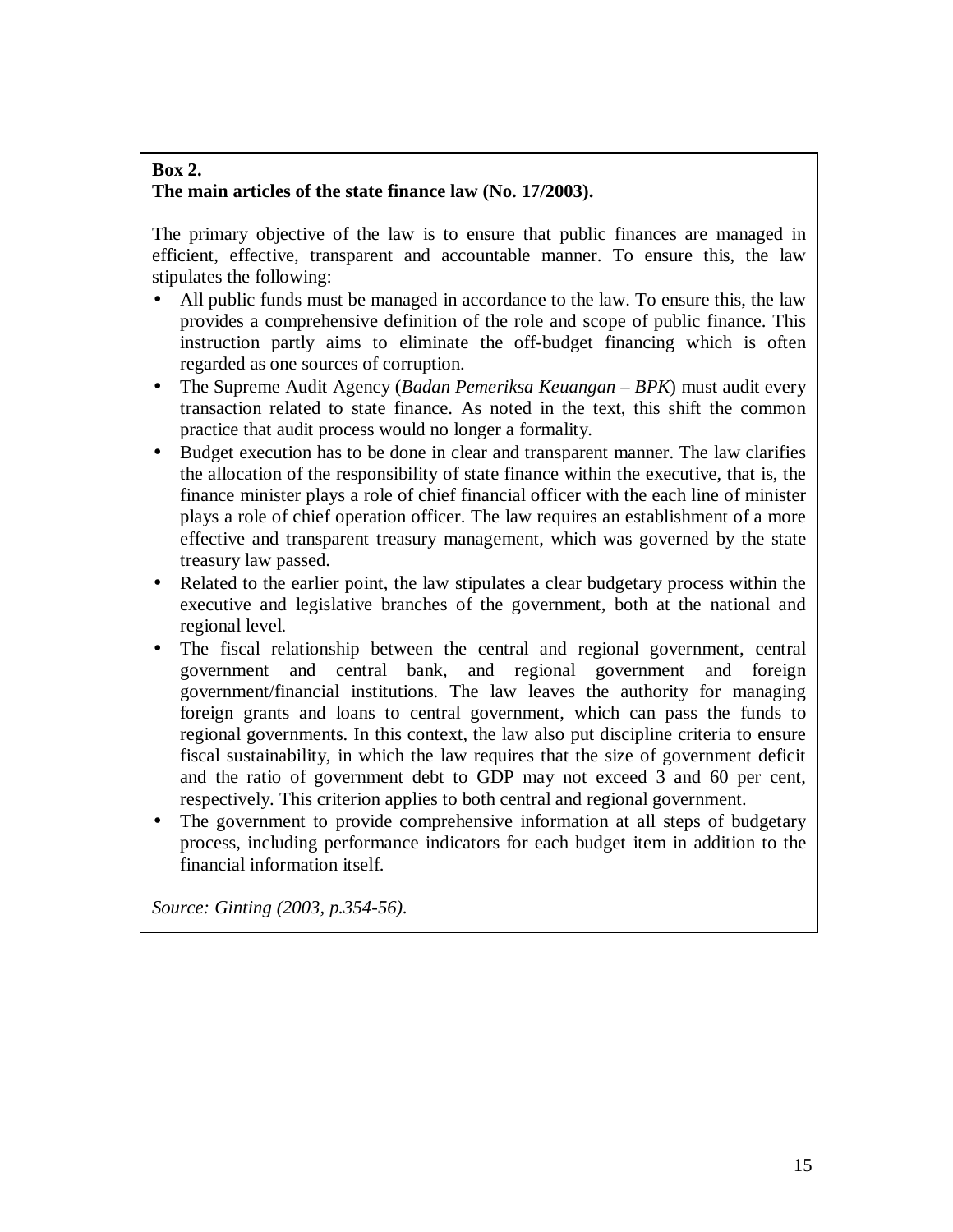#### *Tax administrative reform*

Reforming tax administration was one of the structural reforms included in the LOIs. The reform has the main objective of increasing tax revenue collection through the implementation of some ambitious structural measures. The reform included measures to establish a special unit to pursue large taxpayers and to create a more efficient and effective tax system. To appreciate the ambition of these measures, it is important to put them in the context of the economic situation at that time. That is, the tax administration reforms, together with some other fiscal measures, were intended to increase the flexibility of fiscal policy in promoting economic recovery from the economic crisis. As noted by many economists, fiscal policy was very limited at that time due to the sharply rising public debt as a result of the crisis.

The government established the Large Taxpayer Office (LTO) in early 2003. Despite the promising start and objective, which was to improve tax administration through faster processing with increased transparency, there was no significant progress or follow-up regarding the establishment of the office.

The government also completed and submitted the draft for amendment of the general tax procedure law (No. 16/2000) in December 2003. The draft was quite controversial. Among other things, the draft gives the tax department full authority to investigate a tax crime without consultation with police and includes a provision for sizeable fines for lesser violations, such as late or failed submission (Kenward 2004). The draft received strong objection from businesses, with potentially larger scope for extortion and corruption by unscrupulous tax officials being the main point (*Jakarta Post, 14/11/2003*). As further argued by Kenward (2004, p.16), the draft was so dramatic in terms of change that it might not effectively be translated into large tax collections.

#### *The slow progress of privatisation*

Privatisation of state-owned enterprises (SOEs) was another broad reform agenda induced by the IMF, which had been started two years earlier before the Megawati administration period. Notwithstanding its importance in promoting economic recovery,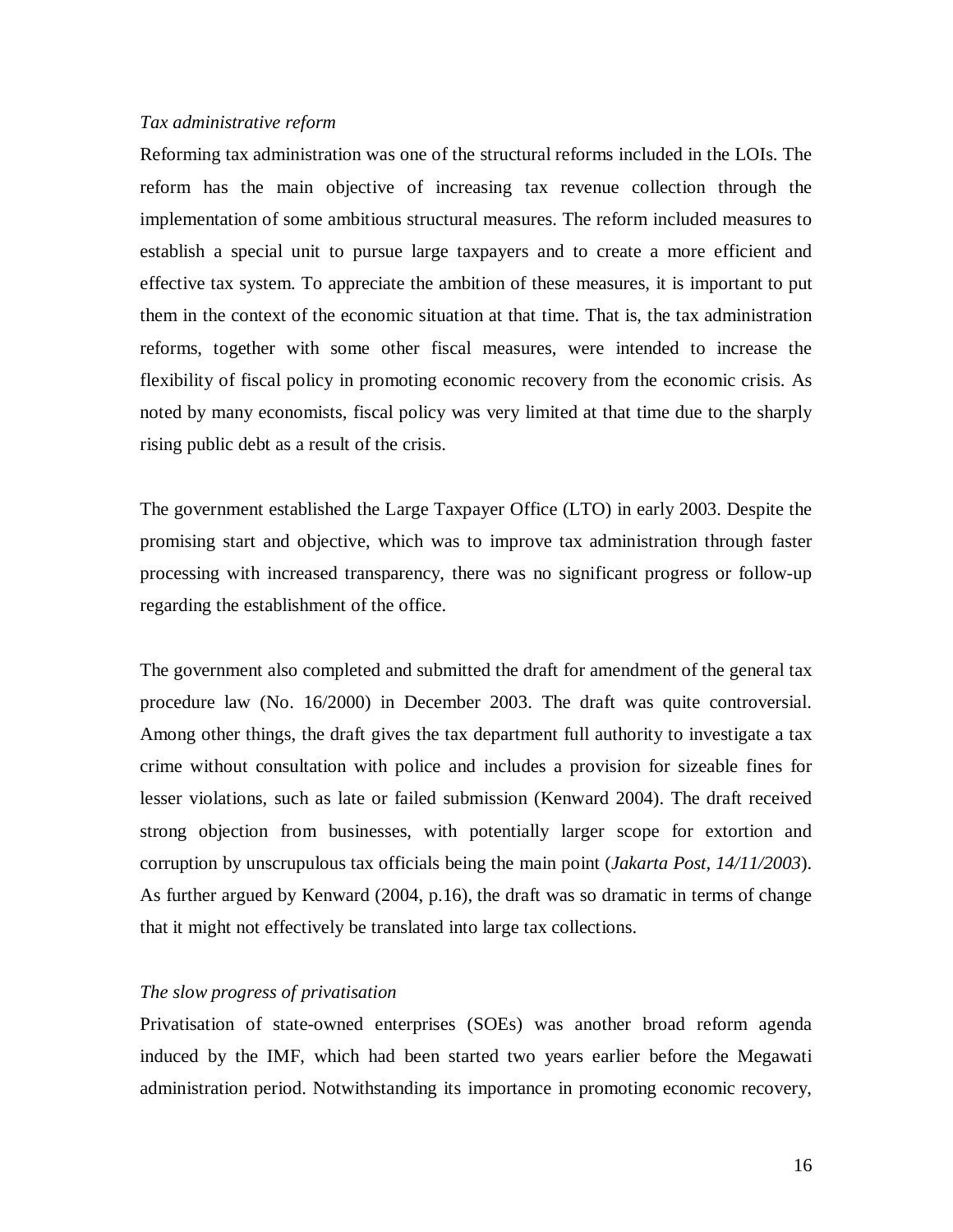the progress on privatisation had been very slow. This had been reported in various editions of *BIES' Survey of Recent Development* in early 2000.

Athukorala (2002, p.155) reported that one factor contributing to the slow progress was the government's ambivalent attitude to the whole idea of privatisation. Several arguments underlying the attitude were put forward by some groups within the government. One group believed that privatisation was the way to achieve greater efficiency. Other groups, including nationalists, were concerned with the potential adverse effect on job losses from the privatisation and the potential ownership transfer from domestic to foreign entrepreneurs. The latter was clearly reflected in the strong objection to the government's effort to sell the ownership of *PT Semen Gresik*, to Mexican company Cemex.

Perhaps reflecting a more serious objection towards the idea of privatisation, Athukorala also reported few reverse-privatisation actions by the government. In particular, the government had been buying back the shares of two giant telecommunication SOEs, i.e. PT Indosat and PT Telkom, from their foreign partners in the companies' various subsidiaries.

In addition to hampering the process of economic recovery, the anti-privatisation sentiment –combined with few other unfriendly polices – seems to have further damaged the prospect for economic recovery, by destroying international market confidence in the Indonesian economy.<sup>16</sup> Similar to the report on privatisation, various BIES editions of *Survey of Recent Development* in early 2000 reported a deteriorating foreign investment performance. The anti-privatisation sentiment, therefore, might be argued to have undermined the other positive results from the successful reforms.

### **2.1.2 The non IMF-related economic reforms**

 $\overline{a}$ 

As noted earlier in the introduction and illustrated above, the Megawati administration

<sup>&</sup>lt;sup>16</sup> The other unfriendly policy was the rising protectionist trend after the crisis. This was also well-reported in the various editions of BIES as well as in Soesastro and Basri (2005).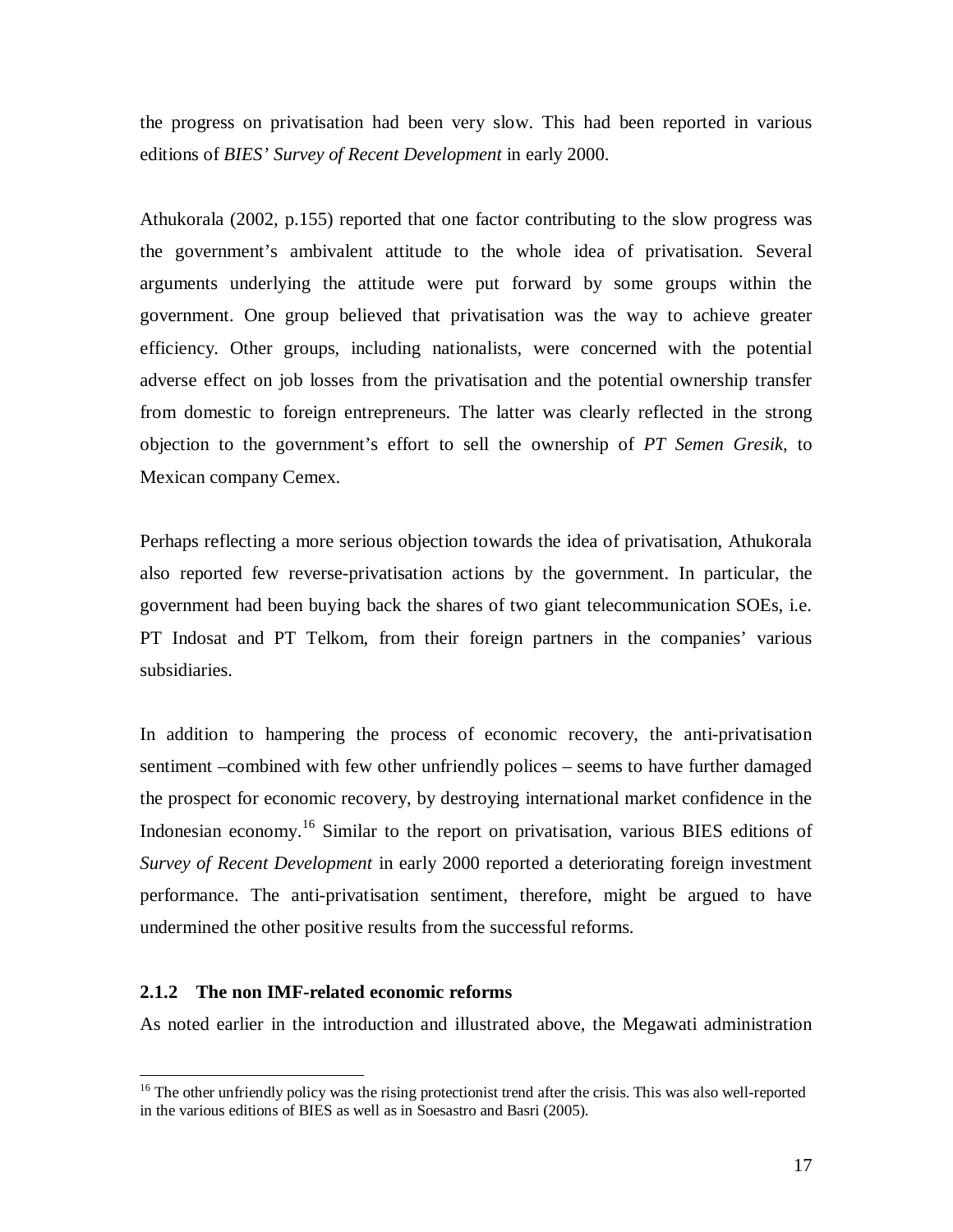was rather successful in building and maintaining macroeconomic stability. In contrast, the administration was rather unsuccessful in delivering the 'micro' reforms as stated in the White Paper. This is in particular in addressing the issue of deteriorating investment climate. Some observers, however, gave some credit to the administration in delivering reforms aiming at improving the implementation of the new regional arrangements after the crisis.

#### *The failure reform to improve investment climate: the case of labour policy*

Before describing what had happened during the Megawati period regarding labour policy, it is important to briefly describe the historical context of labour policy making after the crisis.

The most important point to mention is there was a dramatic change in the labour market institutions immediately following the crisis, one aspect of which was a significant improvement in the freedom of labour to negotiate and organise (Hill 2006). This is clearly in contrast to the situation in the Soeharto era (i.e. before the crisis), where labour unions and industrial relation processes were tightly controlled by the government (Manning 1998).<sup>17</sup> But, as noted by Aswicahyono et al. (2004) and Hill (2006), the rising labour market populism seems to have been excessive, and as a result, several new rigid labour regulations were introduced immediately after the crisis.

Two regulations in this regards are the controversial Ministrial Decree 150 passed in 2000 and the rule concerning the determination of the minimum wage. For the former, the Decree set new rights concerning severance pay and compensation. The rights encourage workers to make excessive claims and to resort to strike when their demands are not met (Dick 2001, p. 28). $^{18}$  Thus in short, the Decree significantly increases the costs needed to be paid by firms if they are to release some workers. The latter was set as a part of the much bolder decentralisation program implemented in 2001. In particular,

 $\overline{a}$ 

 $17$  Although it is important to note here the seriousness of the government in the 1990s in enforcing the ruling of minimum wage. According to Manning (1998, p. 228), it was a political strategy aimed at defusing the issue of union freedoms and labour rights by indicating that the government was capable of delivering real gains to workers, even in the absence of free trade unions.

<sup>&</sup>lt;sup>18</sup> See, for example Dick (2001) and Alisjahbana and Manning (2005) for more detail on the Decree.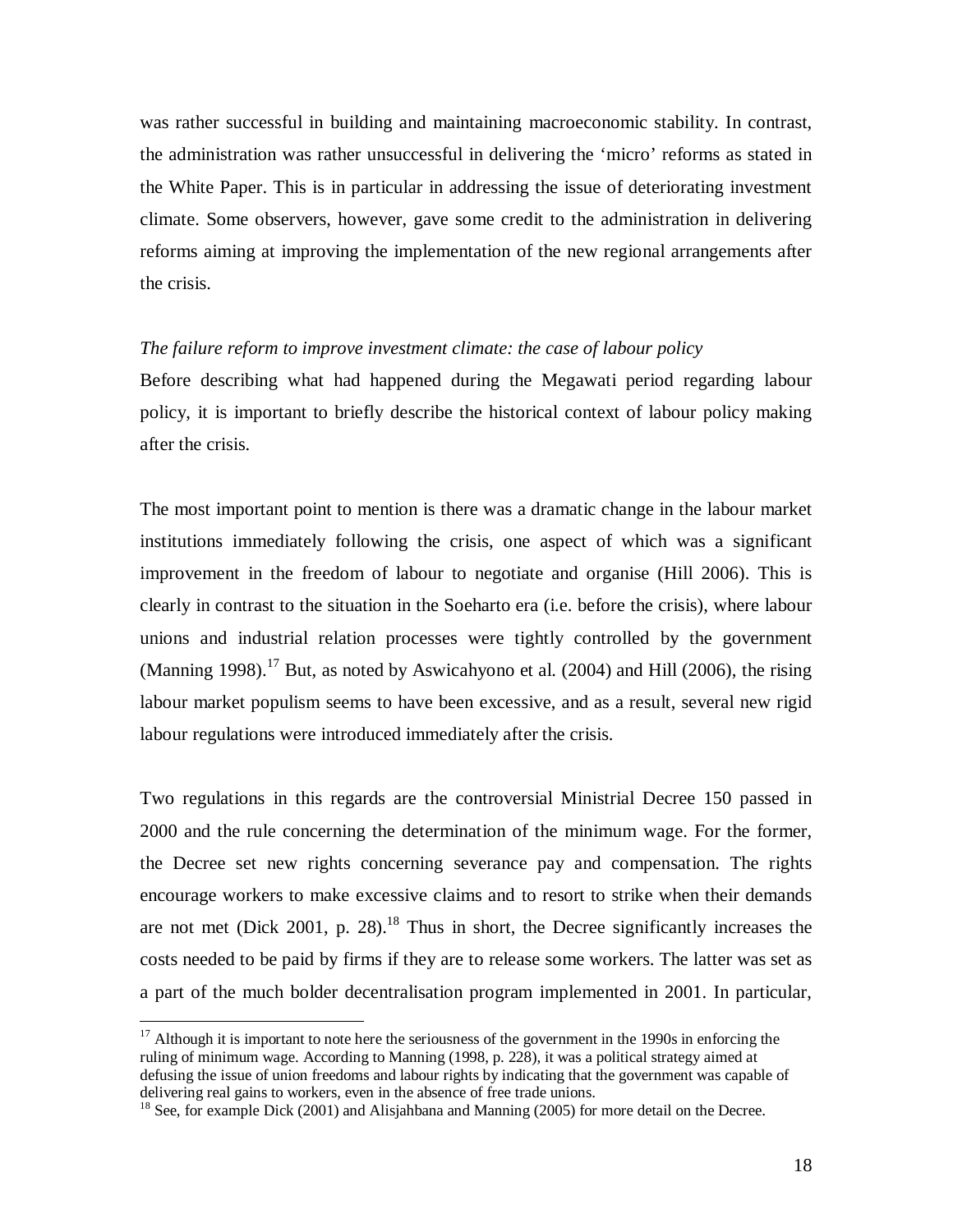the rule shifts the power to set minimum wage from central to provincial governments. In setting the minimum wages, the heads of the regional governments also receive recommendations from tripartite councils in their regions (Suryahadi et al. 2003).<sup>19</sup>

In response to the complaints from business sector regarding the Decree, the government drafted a new labour law which, after a lengthy deliberation process in the parliament, was passed by the parliament on 25 February 2003. The law replaces more than ten older pieces of legislation, including the controversial Ministerial Decree No. 150/2000. It was intended to strike a balance between the long years of political repression on labour and the mounting concerns among investors that Indonesia was losing its competitiveness in labour-intensive manufacturing (MacIntyre and Resosudarmo 2003, p. 148). The law was also seen as a compromise between business, represented by the Indonesian Employers Association (Apindo), and a few big labour unions.

While seen as a compromise, the law was still considered pro-labour, i.e., with employment conditions being costly and rigid from an employer's perspective. Therefore, compared to the Ministerial Decree No. 150/2000, the law was still seen as anti-business (MacIntyre and Resosudarmo 2003). As described in Box 3, for example, the concession given to employers regarding the generous severance payment ruled in the Decree is small, and the right to be paid while striking remains, provided the strike occurs in the place of employment and is subject to advance notification.

The failure of the Megawati administration to deliver the needed reforms could be attributed to the excessive swing towards the pro-labour side in regulation making (Aswicahyono et al. 2004). A clear reflection of this perhaps is the fact that the two manpower ministers during the era of Gus Dur and Megawati, respectively, came from labour unions group. Moreover, in a short period of time after the crisis, about 60-plus new labour unions emerged and there was a widespread belief among the unions that it is now (i.e. after the Soeharto era) the time for labour to turn to gain fairer share of the 'development pie' (Alisjahbana and Manning 2002).

1

 $19$  See, for example Alisjahbana and Manning (2005) for the detail of the rule.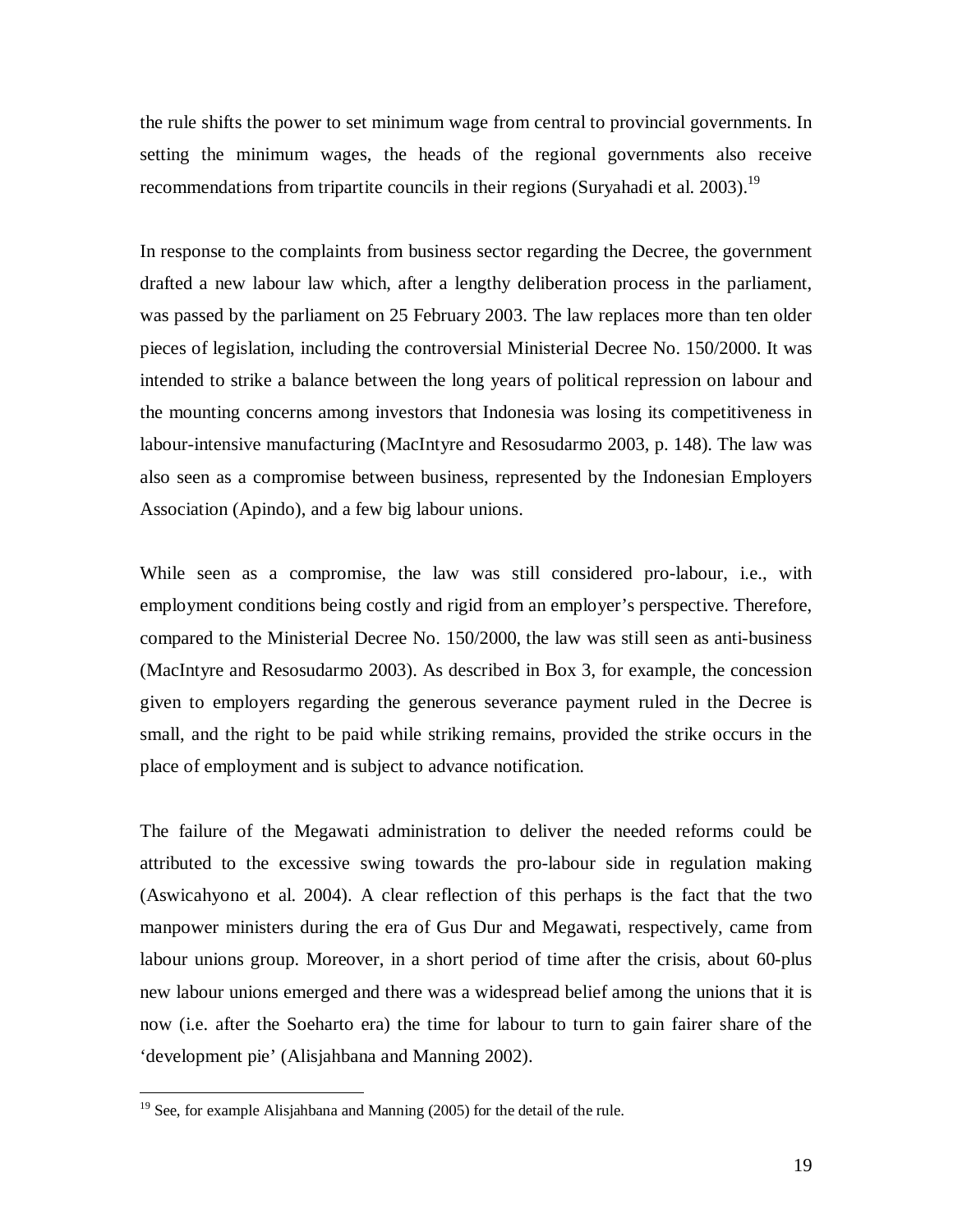#### **Box 3 Some key elements of labour law No. 13/2003.**

- It accepts the generous rate of severance and long service pay set out in Ministerial Decree No. 150/2002, with minor concession to employers, such as the maximum severance pay of 9 rather 12 months time a worker's monthly salary. However, employers are not (any longer) required to provide severance pay to workers that resign voluntarily.
- The right to be paid while striking remains, provided the strike occurs at the place of employment an both employers and the authorities are given advance notification. If the strikes violate the procedures, the strikes are considered illegal and without pay, and workers are liable to temporary lockout.
- The law places stricter limits on the use of labour for outsourcing or temporary labour for core activities.
- Minimum wages are set by the provincial governors, not the head of districts, based on a 'fitting' standard living.

*Source: MacIntyre and Resosudarmo (2003, p.148-9).* 

The excessive swing implies an unbalanced representation between firms and unions at the policy-maker level. This can clearly be seen from the absence of flexibility in the post-crisis Indonesian labour market, which is quite in contrast to the labour market situation before the crisis. The literature on Indonesian economic development has recorded that flexibility is one of the important factors in supporting the export-oriented industrialisation in the 1990s (e.g. Manning 1998; Hill 1996). The flexibility evidently played a significant role for firms in surviving the crisis. Manning (2000) and World Bank (2000) consistently found evidence that firms 'hoard labour' in an attempt to minimise costs.

# *Unsuccessful attempt to improve infrastructure: the case of Electricity Law 20*

Policy measures to improve the infrastructure were another set of policy priorities in the White Paper. The quality of infrastructure in Indonesia has deteriorated since the crisis. The lack of the country's financing capacity was one of the reasons for the poor

 $\overline{a}$  $20$  This sub-section draws from Soesastro and Atje (2005).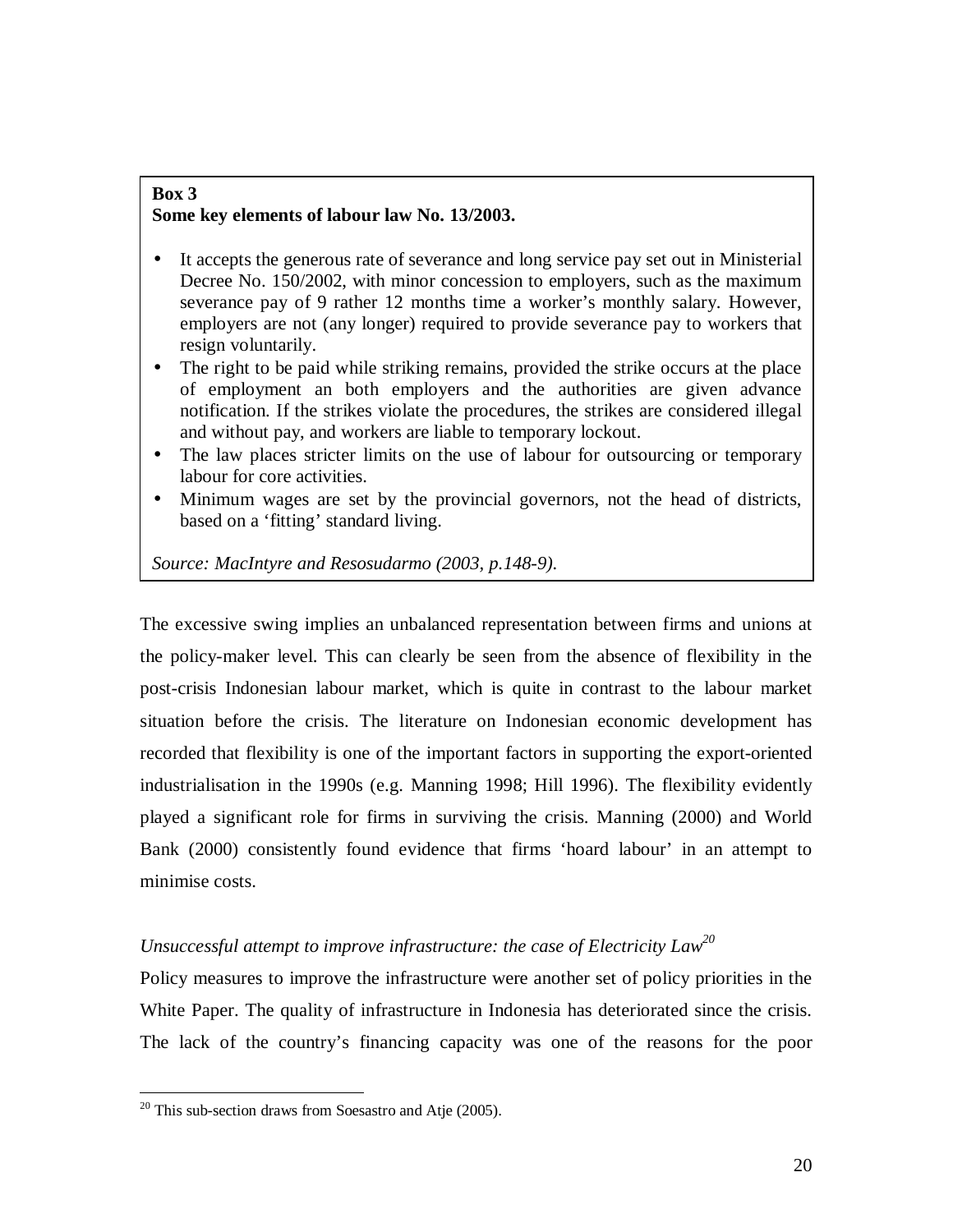infrastructure quality (World Bank  $2005$ ).<sup>21</sup>

The Megawati administration took some policy actions attempting to solve the financing problem. In the energy sector, this is shown by the introduction of the new Electricity Law (No. 20/2002) and Oil and Gas Law (No. 22/2001). These laws encouraged the participation of private firms in both sectors, by unbundling the business activities in the sectors which ideally should attract new players in the industries.

While promising, the introduction of the laws had not been so successful. The Electricity Law was annulled by Constitutional Court in 2003, based on the complaint from the labour union of *Perusahaan Listrik Negara* (*PLN*), the state company which has been the sole provider of electricity, and a number of NGOs. These parties opposed the unbundling proposal, which was aimed at increasing efficiency, and argued that the unbundled system (i.e. electricity generation, transmission and distribution) would result in higher prices for consumers than those under the *PLN*'s vertically integrated operation. They further argued that the opening up of the distribution activities would violate the spirit of Article 33 of the National Constitution.

With the annulment, the previous electricity law came back into force (i.e. No. 15/1985) which, in principle, does not allow any private participation. In other words, *PLN* was still the sole operator in the electricity sector. This, obviously, was an anti-reform result, since the efficiency goal – implied by the unbundling – was not achieved. In addition – and perhaps is more importantly – the annulment washed out the positive reform momentum to reform institutions. This is because the new law also included a proposal for an independent regulatory body, i.e. the Electricity Market Supervisory Board, which was designed to review all regulations affecting the electricity sector.

While it might not be important, it is worth mentioning that the Constitutional Court was a new institution established after the crisis. The Court has the same legal position as the

 $\overline{a}$ 

 $21$  The other important reason is the coordination problem with the regional governments, due to regional autonomy. In particular, there are overlaps between the various government institutions (i.e. between the central and the regional governments) in the provision of infrastructure.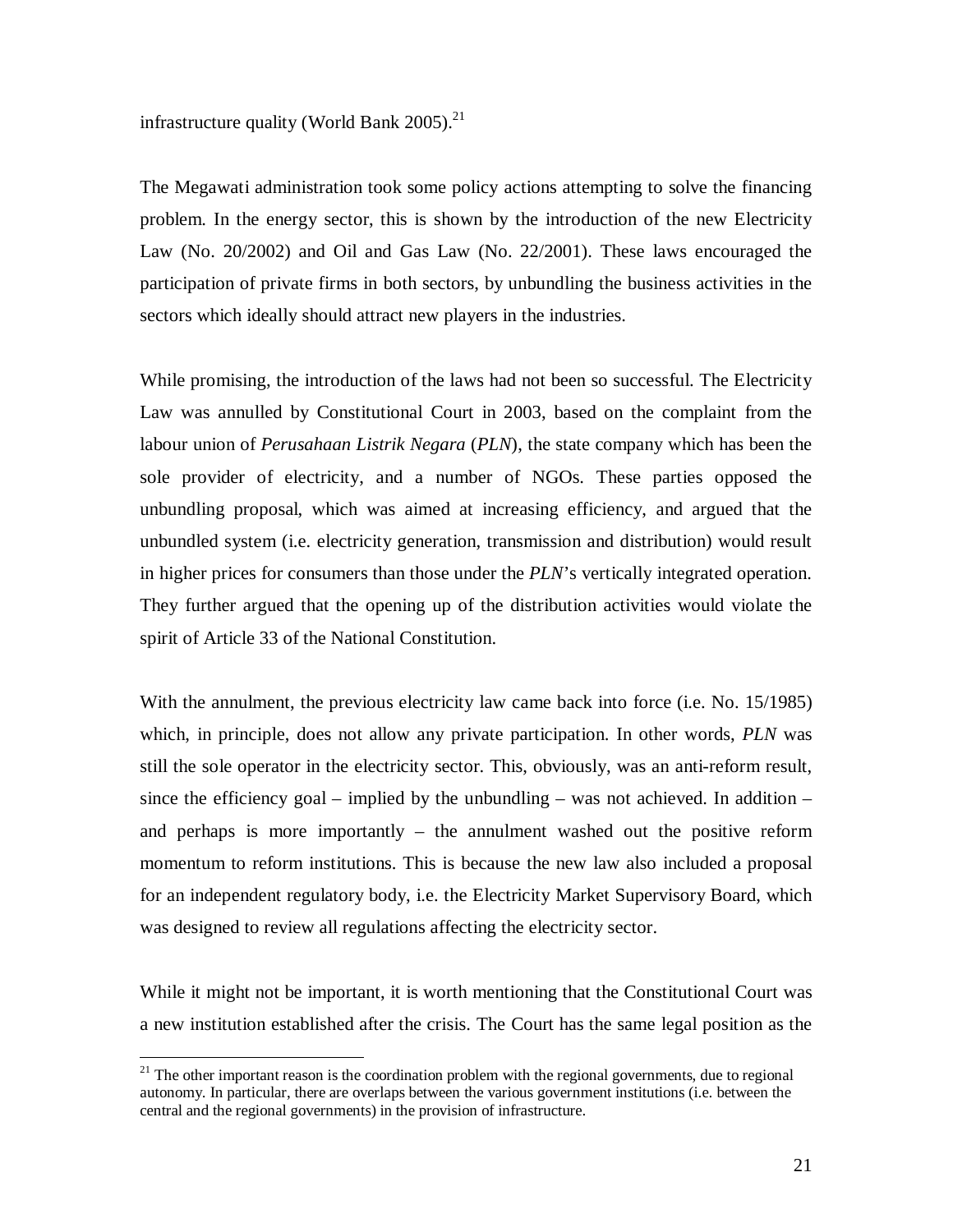parliament and was established to provide a kind of 'check-and-balance' mechanism for the laws produced by the parliament.

Similar to the Electricity Law, the Oil and Gas Law also received challenges from the Constitutional Court. The Oil and Gas Law in principle introduced the same proposal as in the Electricity Law. A complaint was made by the labour union of *Pertamina*, the state-owned monopolist, for job security reasons. However, unlike the Electricity Law, the Oil and Gas Law was not annulled. The Court merely recommended that certain articles to be modified. One reason for the different outcome is that the Court seemed to have realised the importance of a supervisory board, which was also established in the Law.

The experience described above illustrates the importance of strong and capable institutions to ensure a credible policy reform. The failure in passing the Electricity Law was unlikely to have come from the content of the law. In fact, the law sent a very strong signal for reform, owing to the promotion of higher participation of private sector and an establishment of an independent regulatory body in for the sector. What we can learn from this particular experience perhaps is the importance of capacity building needed by new institutions. As described, although the aim of both laws is in principle the same, the end result is different between the two. This suggests the lack of understanding by the Constitutional Court in the policy idea proposed in the laws. While this might be true, the difference might also be because the Court had not had enough experience in handling their task. As noted, the Court was a new institution at the time when both laws were reviewed.

It is important to note here, however, that the strong opposition from the bureaucrats and workers in the *PLN* might be another important factor contributing to the unsuccessful reform. Thus, similar to the case of slow progress in the IMF-induced privatisation program described earlier, it can be concluded that economic reforms involving wide public or nationalistic interest are still difficult to achieve.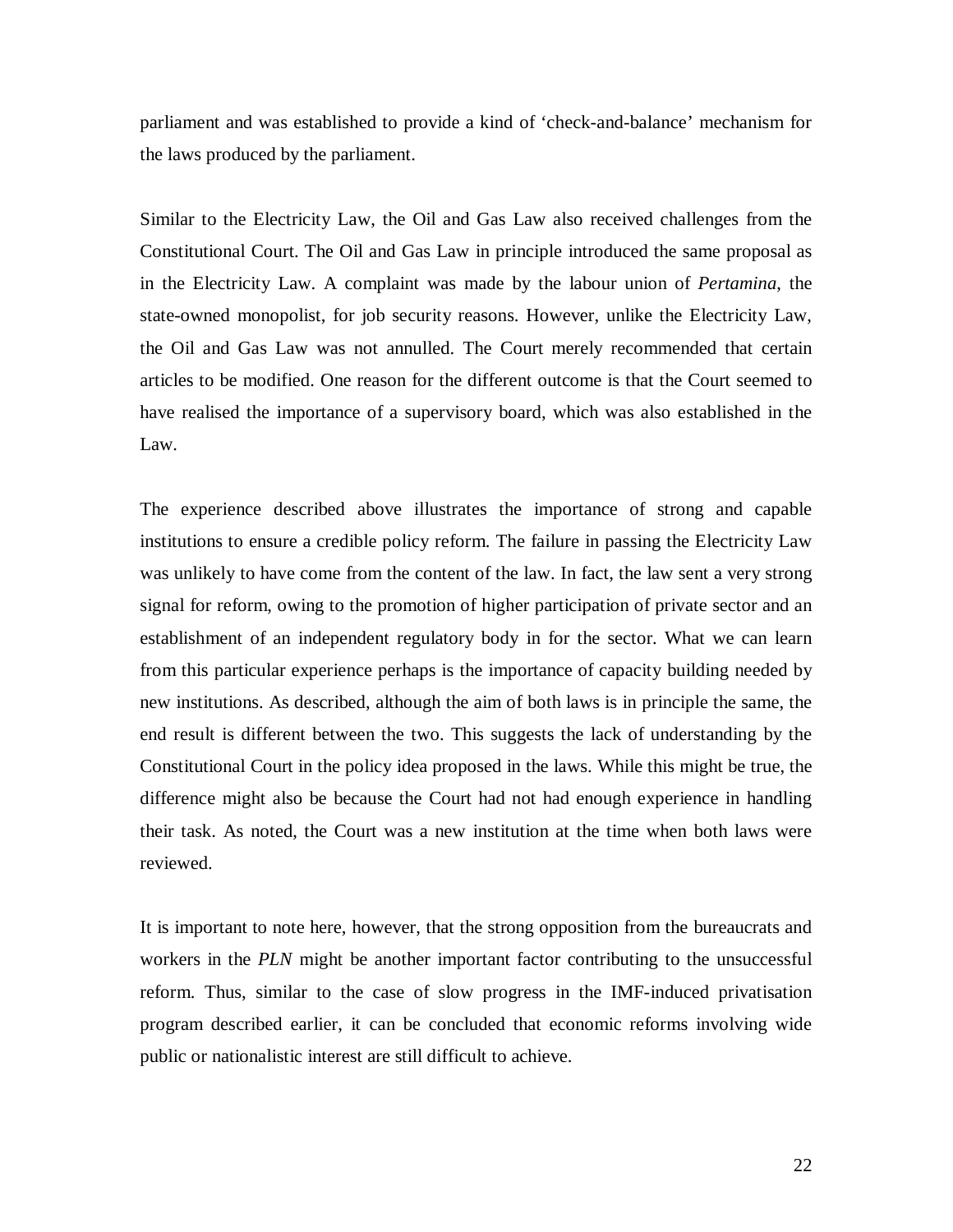#### *The reforms to improve regional autonomy*

Another major policy reform done in the Megawati administration was the introduction of two new laws governing regional autonomy, the law No. 32/2004 and No. 33/2004, which replaced the old laws of No. 22/1999 and No. 25/1999, respectively.

According to Brodjonegoro (2005), the most important breakthrough in the new law that governed the economic decentralisation (i.e. law No. 33/2004) is the elimination of the so-called 'no-harm' clause. Based on the three-year implementation of the regional autonomy program, the clause evidently failed to reduce the fiscal imbalance between regions. In short, the elimination of the clause ensures that the worse-off region would have enough funds to finance their basic public expenditure, while the well-off regions (i.e., those with abundant natural resources) would not be given additional assistance from the central government to finance their public expenditure.

Related to this, the new law also improves the rule for determining the size of the 'fiscal gap', which is the gap that determines the intergovernmental transfer (i.e., from central to regional government) and hence the size of fiscal imbalance. Most important in this respect is the inclusion of more rigorous determining variables, such as Regional GDP and Human Development Index (HDI), to replace the poverty variable used in accordance with the old law (i.e. the law No25/1999).

Despite this major improvement, the new law did not really address the issue of incomplete fiscal decentralisation. According to some researchers, the old decentralisation law only intensified decentralisation in the expenditure side of the local government budget, and not in the revenue side. Local governments still do not have authority to impose significant taxes, such as income and property taxes, which potentially could reduce the dependency of local on central government.

While there was a rather successful reform of the economic aspects of decentralization, via law No. 33, there was a rather unclear message delivered from a political perspective, via law No. 32. According to few observers, the law is seen as an attempt by the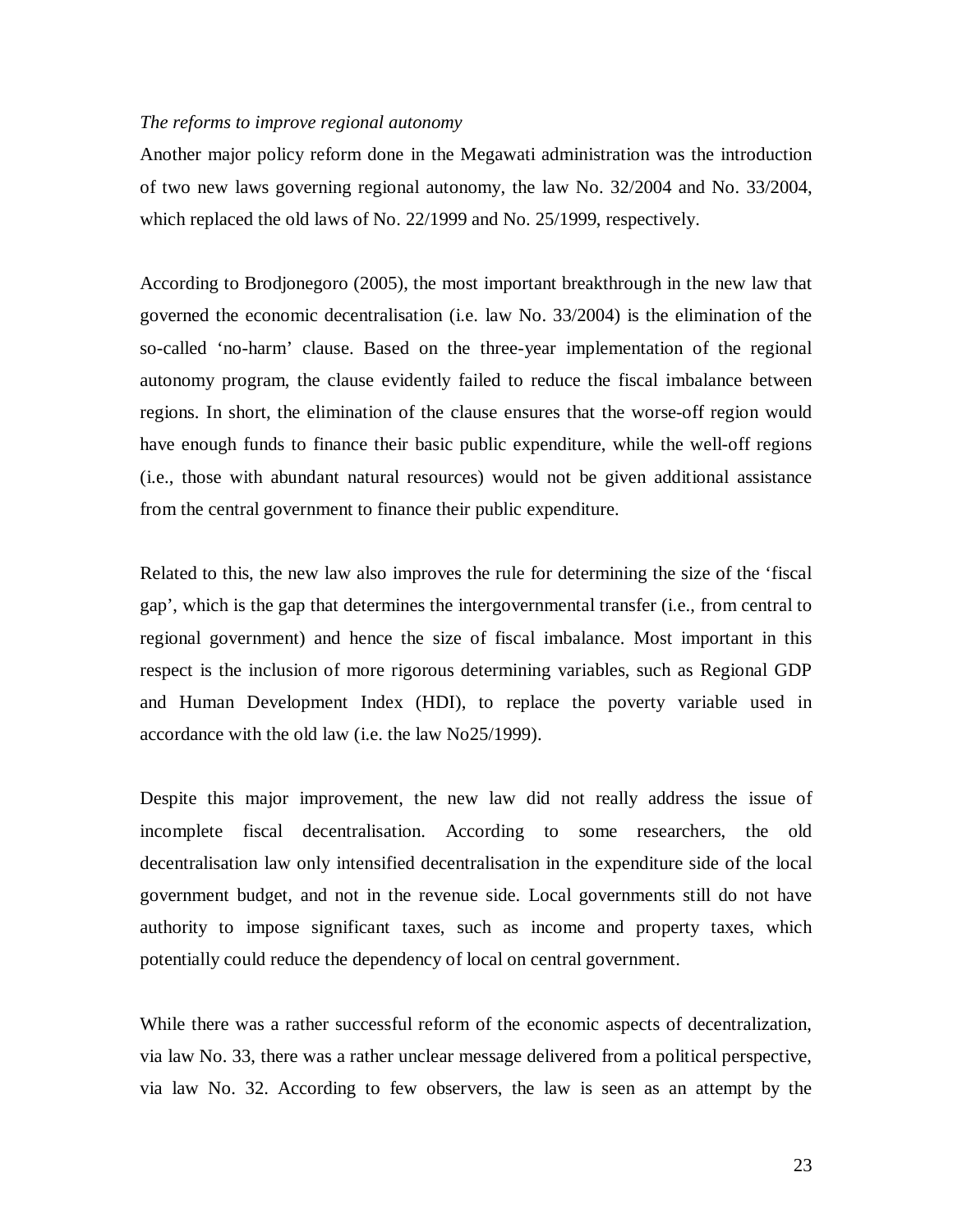government to regain some of the authority and functions that had been devolved to local governments by the old decentralization laws (Soesastro and Atje 2005). This is illustrated, for example, by some articles in the law that enhance the role and authority of governors vis-à-vis the heads of local government (districts/municipalities).

#### **2.2 Susilo Bambang Yudhoyono administration period**

Susilo Bambang Yudhoyono was installed as the nation's sixth president on 20 October 2004. He assumed power under a favourable environment, at least in the short term. On the international economic front, global economic growth in 2004 was predicted to be the highest in 30 years. International energy prices were at record levels, while interest rates remained historically low. On the domestic political economy front, it seemed that SBY could face serious obstacles in getting his reforms through parliament since his Democratic Party had very small direct representation in the parliament — fewer than 10% of the members. However, unlike the the three previous administrations, the new president has been granted a strong democratic mandate through a fair and transparent electoral process. Moreover, SBY incurred few political debts. All of these can be seen as an unparalleled opportunity for SBY to bring the country to high growth.

However, although the opportunities are immense, the challenges are also daunting. Megawati's administration was able to restore macroeconomic stability, but microeconomic performance was dismal. Recorded foreign direct investment (FDI) continued to be negative in the first half of 2004. Indonesia is the only crisis-affected economy in Asia in which investors — foreign and, more importantly, local — are still essentially holding back. They wait for clear signals that this is a government with the determination and capacity to deliver a predictable, growth-oriented policy environment.

Substantial political and economic changes in recent years have implications for how the institutional arrangements that underpinned past liberalization might operate in the future. There are three broad changes since the fall of Soeharto. First, greater authority has shifted from the President to Parliament. Second, key economic ministers are less connected by shared views and constituencies. Third, decentralization has shifted much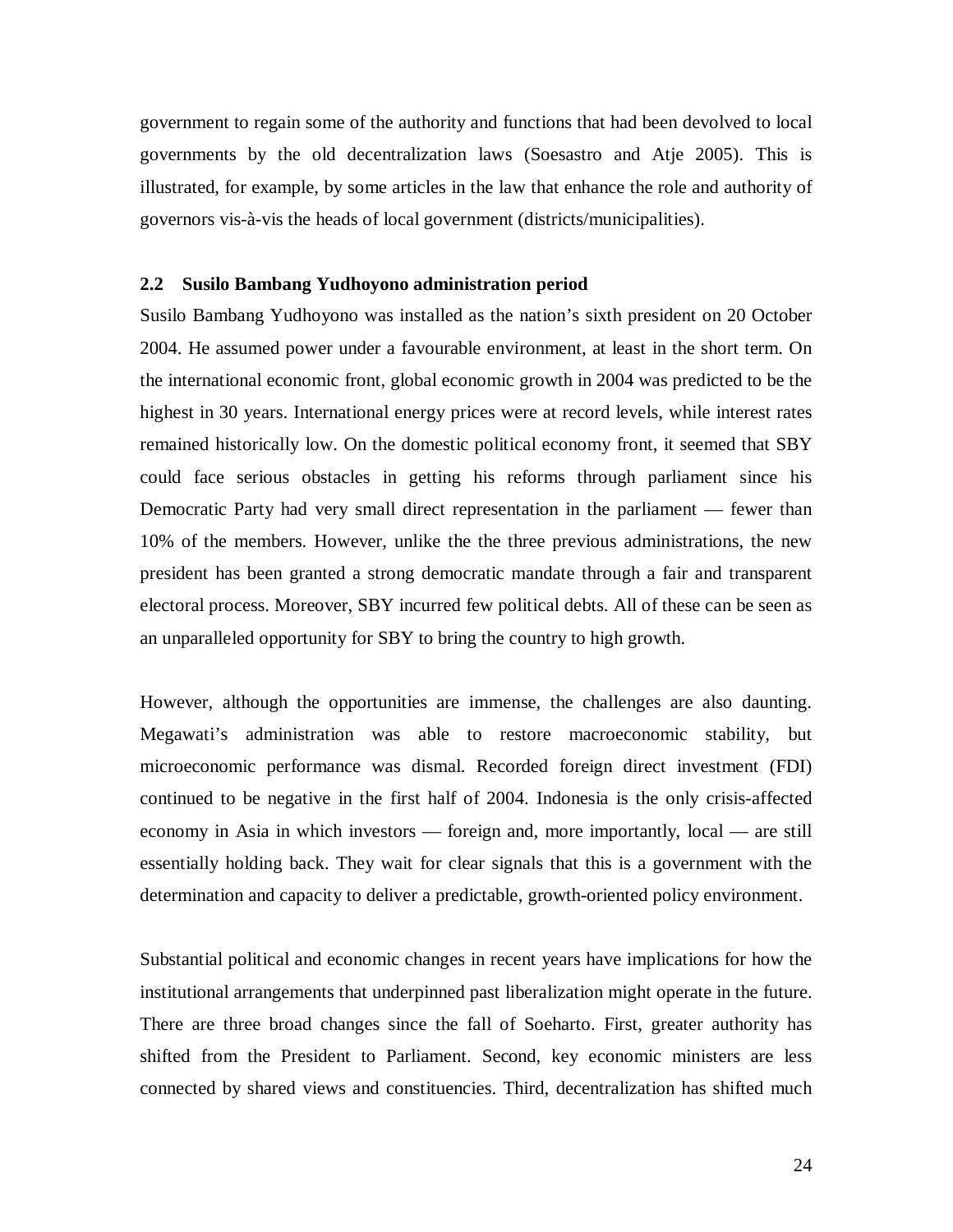responsibility to the regions. As a result, policy decision-making has become fragmented, with each ministry or local government operating according to its own agenda and without a common vision.

There were several economic policies that will be used by the public as a yardstick to evaluate the likely performance of the new administration. First, the likelihood of success will be judged on the basis of the composition of the new cabinet, especially the finance, coordinating economics, trade, industry, state enterprises, attorney general and labour portfolios. Second, the public will evaluate major statements on broad development objectives. Third, the public anticipated quick-acting reforms to demonstrate to the business community the government's serious intent. Fourth, the public will judge whether the medium-term development plan is coherent and addressed the key issues, such as the deteriorating quality of physical infrastructure, partial labour market deregulation, targeted social programs, sweeping administrative simplification, and clarity in centre–region relations.

The composition of the cabinet has been rather disappointing. The Coordinating Minister for Economic Affairs, Aburizal Bakrie, is well known for the privileged position during and beyond the Soeharto era. The Minister of Finance, Jusuf Anwar, is an experienced bureaucrat but may not have political skills to make much headway in this most difficult portfolio. Two most capable ministers Sri Mulyani Indrawati and Mari Pangestu hold relatively less important planning and trade portfolios. It is surprising that SBY did not capitalize on his strong democratic mandate to form a "professional cabinet". Instead, he assemble a compromise cabinet (also called kabinet pelangi - rainbow cabinet) in order to gain support from major parties and to accommodate the various regional and ethnic demands for ministerial representation.

To respond to the public expectation that the government will move quickly, SBY instructed his ministers to formulate 100 day programs. The agenda focuses on three objectives: to improve investment climate, to maintain macroeconomic stability, and to raise public welfare and eradicate poverty. These three broad objectives were translated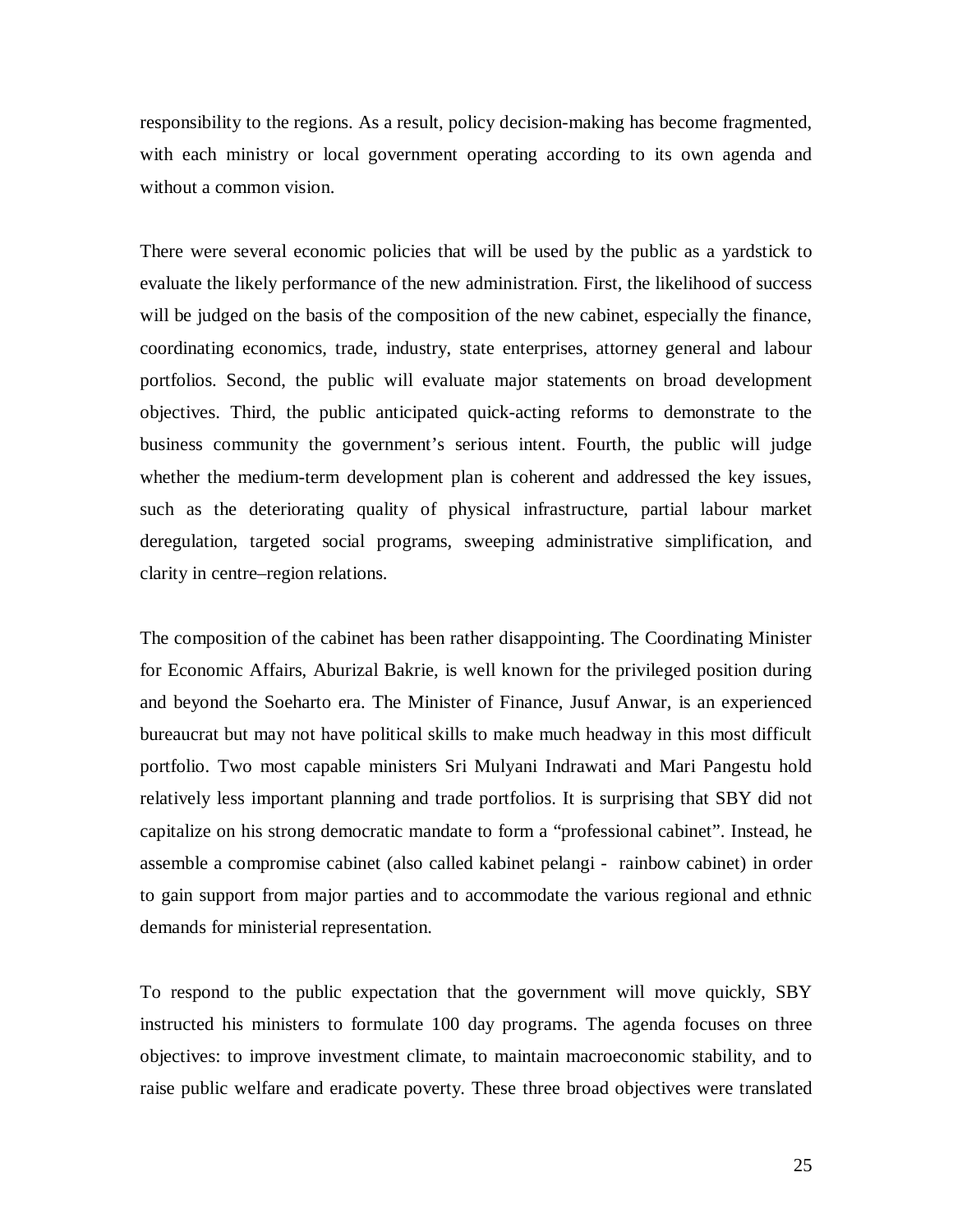into various goals to be achieved through various programs and actions. Through these agendas the government wants to give a clear signal on the importance of improving the investment climate. However, the detail of the programs was not made public and became an internal working document.

Unfortunately, the implementation of the program did not reflect the government willingness and ability to deliver it promises. First, there were no clear signals that the government has strong determination to act consistently and to implement a necessary but unpopular policy. For example, the decision to put off the proper resolution of the long running Cemex-Semen Gresik dispute, clearly shows the business community, that the government willingness and ability to improve investment climate is limited. Second, the fact that the detail of the programs was not made public prevents the public from knowing about the direction of the country's development for the next five years. Moreover, performance cannot be objectively evaluated by outsiders.

#### *Infrastructure Challenges*

As a result of economic crisis, infrastructure has been deteriorating rapidly. Box 4 provides the World Bank's estimate on the magnitude of infrastructure problems. World Bank also suggested three main explanations for Indonesia's poor infrastructure. First, the economic crisis of 1997–98 dramatically reduced the country's financial capacity to maintain infrastructure and make new investments in it. The Bank estimated, for example, that only 3% of GDP was allocated for infrastructure maintenance and development in 2002, down sharply from 7% in 1996. Second, even before the crisis, infrastructure development was held back by poor institutional and regulatory frameworks, and by corruption. Third, local governments have been given control of infrastructure under regional autonomy, but they are not being provided with adequate funds for infrastructure development; in addition, there are overlaps between the various levels of government in the provision of infrastructure.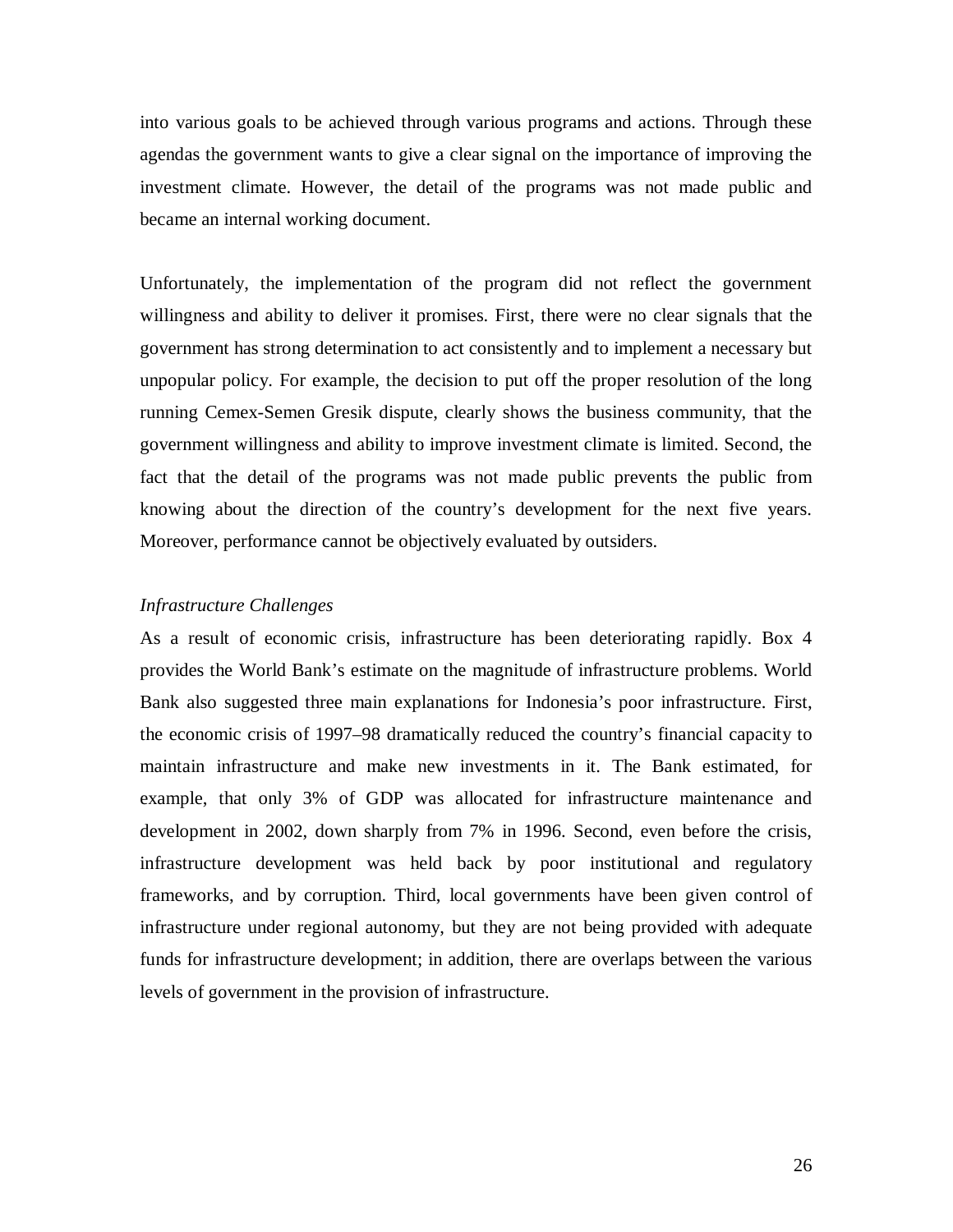# **Box 4 Infrastructure challenges**

# **Water and Sanitation**

- Water access is low-22% of the population does not have access to 'improved' water, and only 14% are connected to municipal water supplies.
- Sanitation services are lacking-only 1.3% of the population are reached by sewerage networks.
- Municipal water companies (PDAM's) are struggling-over two-thirds are lossmaking; water unaccounted for is over 40%; and tariffs are well below cost.

# **Telecommunictions**

- Fixed line access is the lowest in the region-covering only 4% of the population
- Massive investment is needed, but finding is a challenge-raising teledensity by just 1% will cost \$330 million.

# **Power**

- Access is low-currently, 43 % of the population is without power (roughly 90 million people, including many of the poorest).
- Investment needs are high- an estimated \$ 15-17 billion is needed before 2012 to provide an additional 9,700 megawatts of generation capacity, plus expanded transmission and distribution for 1.6 million connection annually.

# **Roads and Road Transport**

- Spending has declined- from 22 % of the national development budget in 1993 to 11 % in 2000.
- Maintenance is lacking- the proportion of the road budget allocated for maintenance fell from 30 % in 1985 to below 10 % in 2000.
- Congestion is a problem- significant capacity expansion is needed, but little has been added, and urbanization trends will only worsen the problem (as suggested by rapid growth in the number of vehicles on the roads).

*Source: World Bank (2005), taken from Soesastro and Atje (2005).* 

Clearly, the investment needed to tackle such a huge problem is enormous, ranging from 5% of GDP (\$70 billion) to 10% of GDP. The government estimated that only 33% of the necessary total expenditure could be financed domestically. The remaining 67% should be financed by either/or multilateral/bilateral donors or foreign private investors. It is estimated that only 7% of the needs could be financed by ODA. The remaining gaps, amounting to Rp. 400-600, need to be financed by foreign private investors.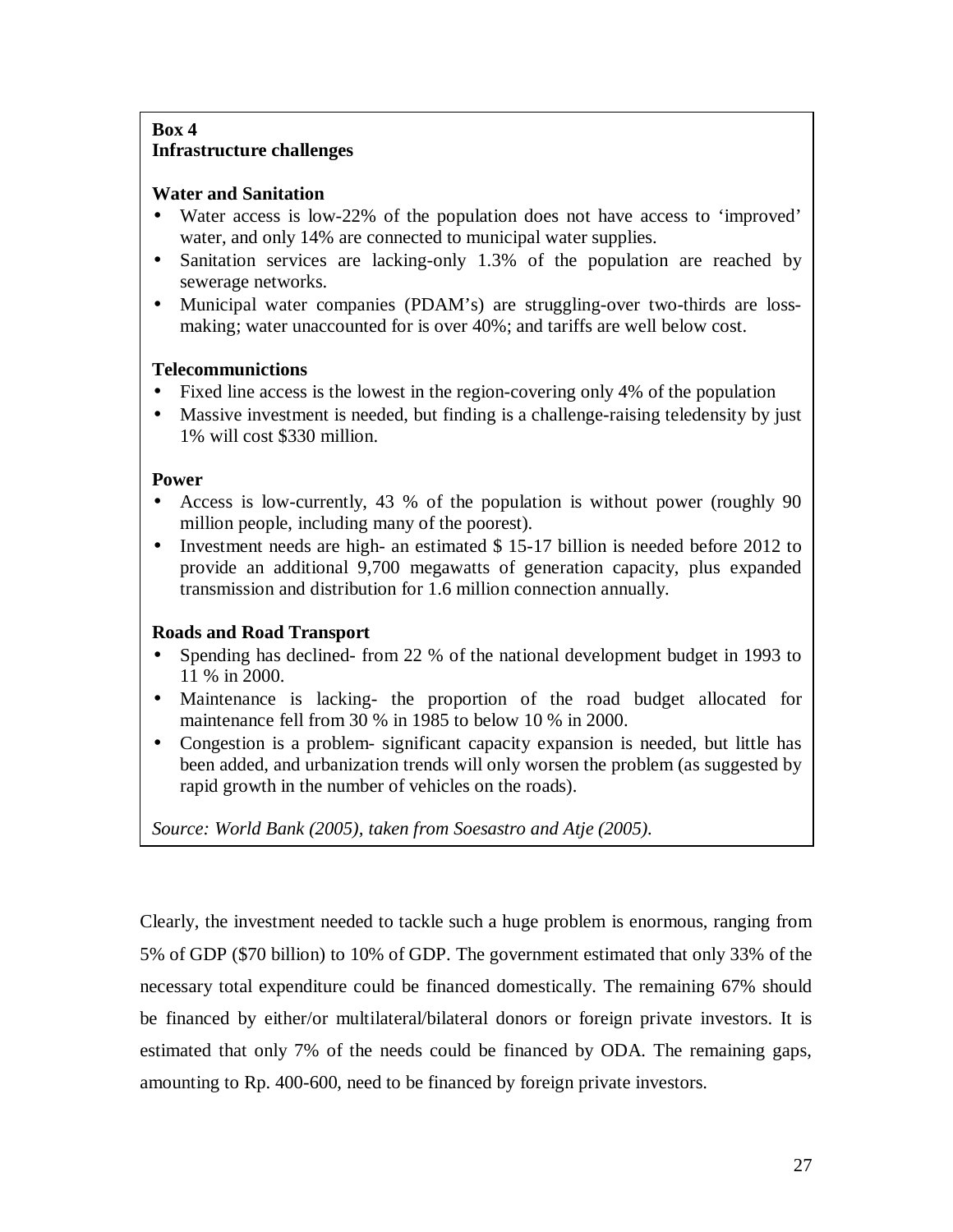Therefore, the success of the government in tackling the huge infrastructure problems hinges on the ability of government to attract domestic and foreign private investors to invest in infrastructure. This in turn requires a clearer overall strategy and greater certainty in relation to the regulatory framework. In the previous section, it was noted that Megawati's government enacted various regulatory frameworks: a new telecommunication law in 1999, a new oil and gas law in 2001, a new electricity law in 2002.

However, these regulatory reforms were not fully effective for several reasons. First, there are either no clear objectives, or there are multiple objectives with no specification of what are the main and secondary objective. In the case of telecommunication law, for example, the objective is to introduce competition. But there are also other objectives such as to attract private investment, and to privatise the state-owned telecommunication company for state budget purposes. It is believed that the government reluctance to introduce full competition is based on the belief that monopoly profits for the telecom company are necessary to make the company attractive for the prospective buyer(s).

Second, the implementing regulation, the complementary regulation, and the institutions to carry out the reform are not there, long delayed, or not carefully designed. As a result, the reforms become ineffective or create uncertainties. For example, one of the bottlenecks for toll road investment is the difficulty and the high cost of land clearing. Yet the draft regulation on land clearing attracted negative comment, based on the fear that the regulation may be misused to acquire land cheaply for the benefit of powerful interests. After long delay, finally the regulation was passed in May 2005. The regulation stipulates that land may be compulsorily acquired by governments for a variety of development purposes if an acceptable price cannot be agreed upon by negotiation.

Third, reform is undermined by actions of different institutions that have different ideological views, and vested interests such as the incumbent SOE monopoly, or local governments. The example for this is the cancellation of the electricity law (No. 20/2002)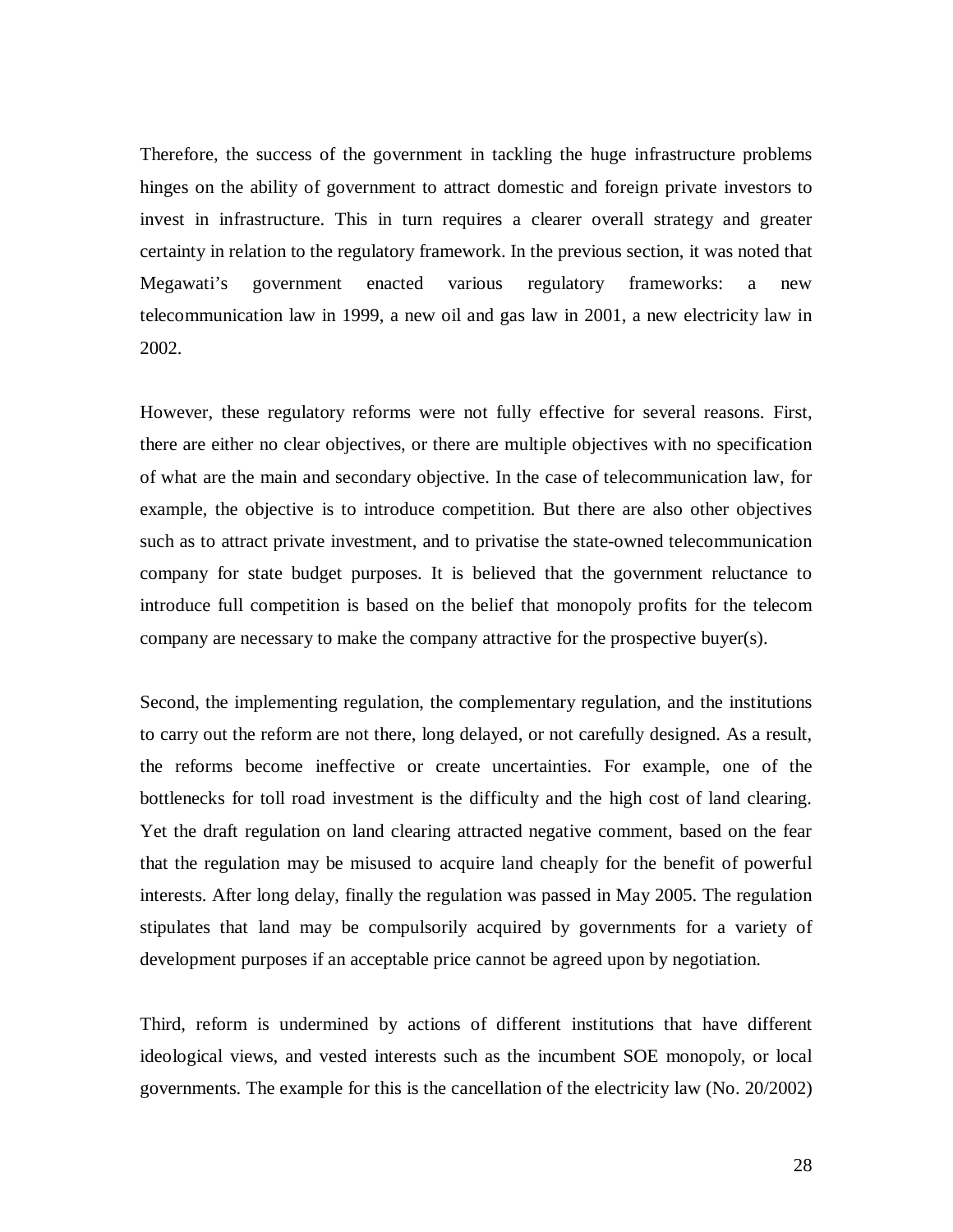as reviewed earlier.

Finally, there is also a problem of infrastructure pricing policies. McLeod ( ) points out that the private sector will not be interested in providing these kinds of infrastructure services unless it can be confident that its revenues will exceed its costs. Therefore, it requires that the government implement a "user pays" principle. However, investors have learned from the past that the government faces political difficulties every time it wishes to raise infrastructure sector prices under its control.

Despite the regulatory weaknesses, there are several attempts to attract infrastructure investment. The government held an infrastructure summit in Jakarta on 17-18 January 2005. At the summit, the government offered 91 infrastructure projects to the private sector, involving a total investment estimated at \$22.5 billion. Tenders were to be opened for bidding in the first week of March 2005 but, as of the middle of February, out of 91 projects only nine projects had been declared ready for tendering. The government is being excessively optimistic—indeed, it seems to have been carried away by this new enthusiasm for private sector involvement in infrastructure—in planning for a second batch of over 40 even larger projects, with an estimated investment value of \$57.5 billion in aggregate, to be offered in November 2005. Only the World Bank, the Asian Development Bank and Japan expressed an interest in investing considerable sums in infrastructure at the summit. There is also the question of absorptive capacity, since Indonesia's ability to absorb project assistance has been low and declining during the past few years.

#### *Policy Package for improvement of the investment climate*

The long awaited "Policy Package For Improvement of the Investment Climate" was announced on 2 March 2006. The package contains 85 regulatory and institutional reforms that the GOI plans to take in 2006 to improve the investment climate. It focuses on five areas: General investment policies; Customs, excise and duties policies; Taxation; Labour; and Small and medium enterprises (SMEs).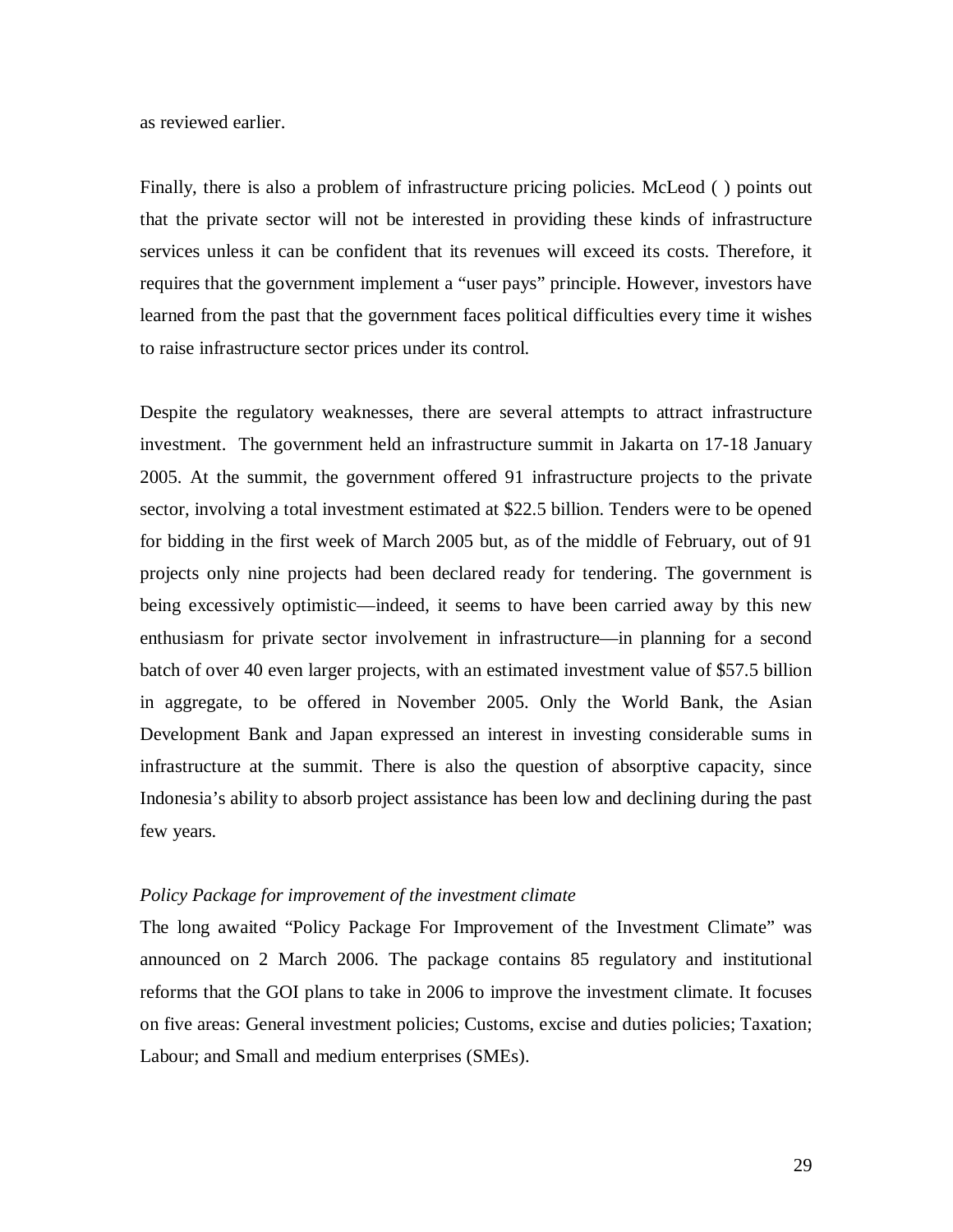Salient features in the package include submitting a revised investment law to Parliament by March 2006, and submitting revisions to the Manpower Law (No. 12/2003) to Parliament by the end of April 2006. The revised law would address business community concerns about worker severance costs, outsourcing and expatriate work permits.

It is expected that the government and the parliament will reach a decision on the status of three draft tax laws now before parliament by the end of April 2006. The reform also mentions the revitalization of the "National Team for the Enhancement of Exports and Investment" (PEPI) to better coordinate investment policies and help solve high profile investment disputes "quickly, cheaply and fairly".

The Ministry of Finance will accelerate customs processing times by June 2006 to 30 minutes for green lane shipments and three days for red lane shipments, and a reduction of the use of the red lane to just 10 percent of shipments by December 2006. The Ministry of Finance will establish tax facilities for certain business sectors by the end of June 2006, and revise rules and regulations on value added taxes (VAT) to coincide with passage of a package of amended tax laws.

The investment package also plans to simplify licensing in commerce by March 2006. According to the package, the licensing regulations to be simplified include: Trade Business License (SIUP), Trade Company Representation License (P3A), Surveyor Business Activity License (SIKUS), Modern Market Business License, Franchise Business Registration Document (STPUW), Agency and Distributor Registration Document, Alcoholic Beverages Trade Business License (SIUP-MB), Multi level sales business license (IUPB), and Warehouse Registration Document (TDG). To meet the investment package requirements, the MOT issued decrees on 4 April 2006. The decrees simplify application procedures and eliminate some bureaucratic requirements for those licenses. However, probably due to the sensitivity of the issue, the Modern Market Business License has not been reformed.

#### *Manpower Law*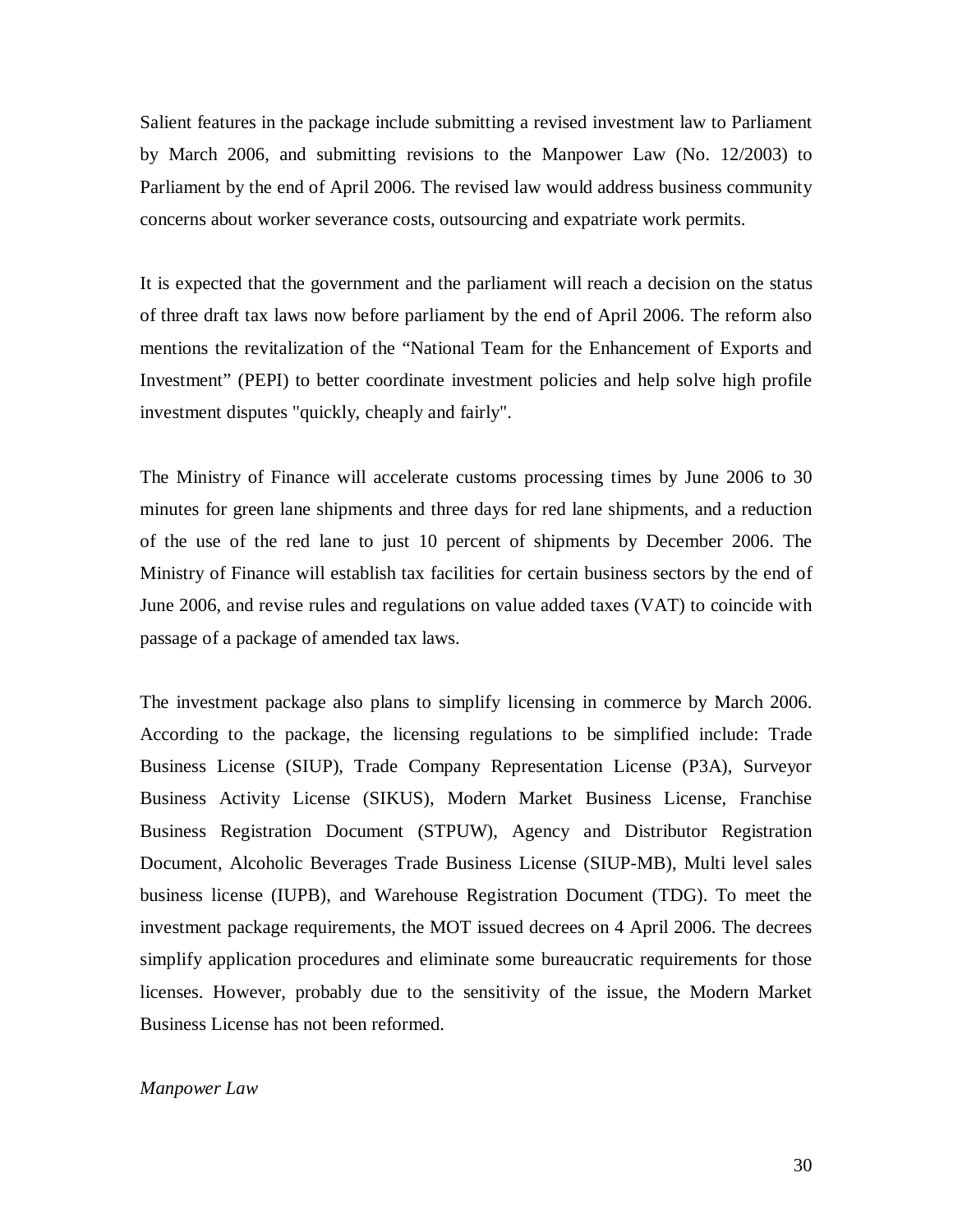For several years the business community has expressed their grievance regarding Indonesia's rigid labour law. World Bank's "Doing Business Report" indicates that Indonesia's labour market is among the most rigid in the region. The concern includes high worker severance costs, difficulty to outsource and hire contract workers and difficulty in obtaining expatriate work permits. The investment package address these issues and stipulates that the revision to Manpower Law (No. 13/2003) has to be submitted to Parliament by the end of April 2006. However, the resistance to the revision is very strong, and demonstrations and strikes escalated prior to the submission of the draft law to the parliament. The government succumbed to the pressure and dropped its plan to submit the revised version of the manpower law to parliament and will formulate another bill through the tripartite (government, businessmen and workers) forum. To give a sense of objectivity and to design a better system and law on manpower, the President also plans to initiate a study involving at least five higher learning institutes.

#### *Investment Law*

A new draft investment law has been submitted by the Minister of Trade to Parliament on March 22. If the draft passes the Parliament, the currently separate laws for foreign and domestic investors would be unified. The draft also provides traditional investment protections including national treatment, the right to repatriation of profits, and a guarantee against nationalization.

The law will also shift the emphasis of the current approval system to a registration system. However, the shift would mean the removal of the right of the current Coordinating Board on Investment (BKPM) to grant approval. Initially, it was planned that the BKPM will be given a new role as a promotion agency. It is to be expected that the final result will be a compromise in which BKPM will still retain some right to grant approval. Another complication with the new investment law is that it should accommodate the new decentralised system in which a majority of central government responsibilities has been transferred to local governments.

Accompanying the new Investment Law, the government of Indonesia also plans a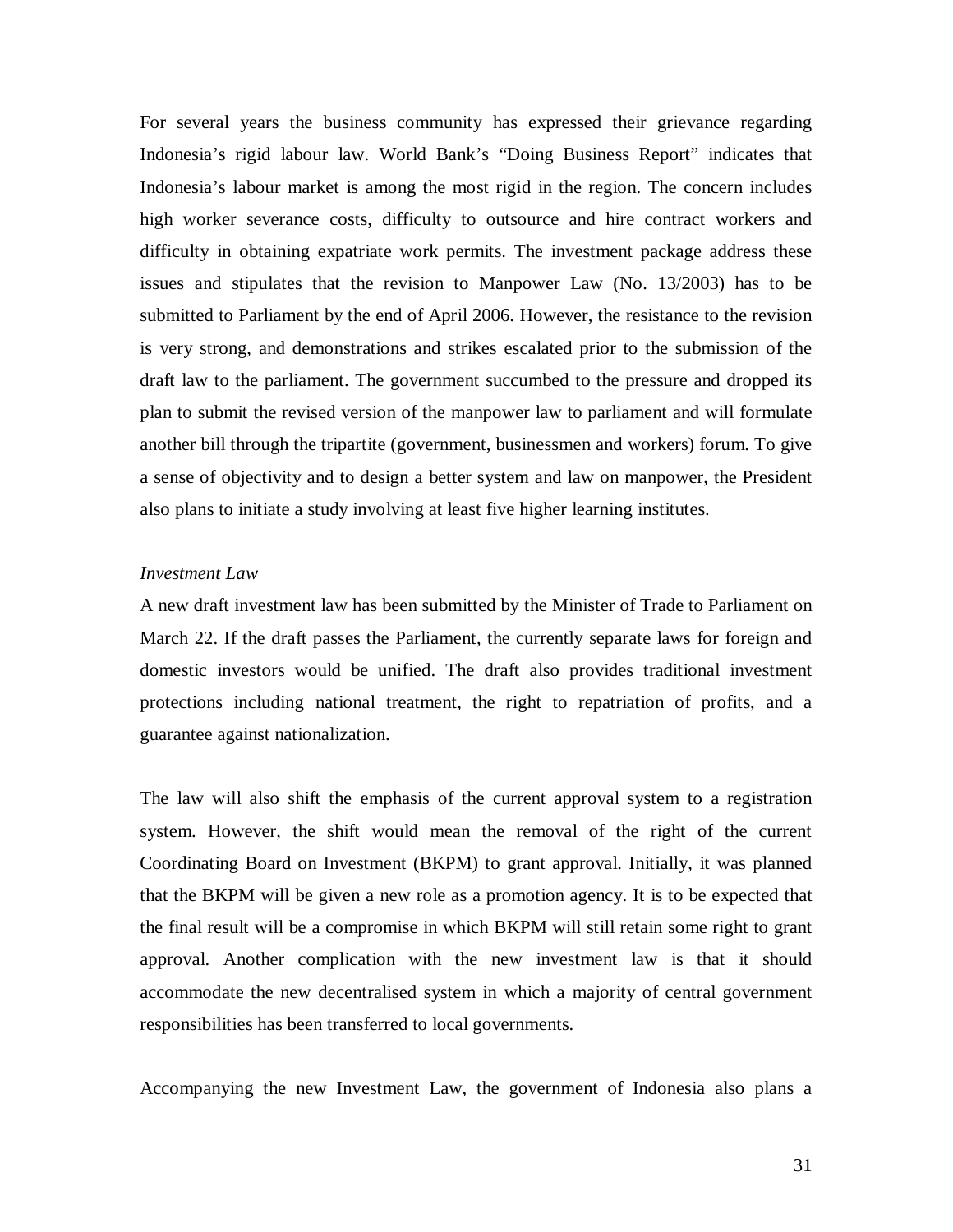number of other regulatory reforms including a clearer, simpler, and more transparent criteria for the negative investment list. It is important to note that the draft regulation on the negative investment list for the first time requires some sort of regulatory impact assessment in choosing which sectors or activities should be included in the negative list.

Another regulatory reform that will accompany the new Investment Law is the investment procedure regulation. The regulation contains a more streamlined and transparent investment procedure. The registration approach is also manifest in this regulation. It is expected that the new procedure will reduce the number of days needed to establish a business from 150 days to 30 days, and will give more certainty and transparency for the business community.

The third regulation would provide a system of one-stop service for investors. This regulation, together with the revisions to Government Regulation 25 on the responsibilities of local governments in the area of investment, is expected to clear the confusion regarding the role of central government vis-à-vis local government in the area of investment.

Six months has elapsed since the announcement of the investment package. There are fourteen policies that have not yet been implemented, and question about the effectiveness of the policies that have been implemented. The slow progress in the implementation of the investment package is the result of lack of capacity and coordination between departments, and the slow progress in the parliament. The chronic coordination problems seem to surface every time a new package is announced, reducing the effectiveness of the reforms.

#### **3. Summary and few lessons learnt**

The previous section has reviewed the experiences of undertaking economic reforms during the Megawati and SBY period. To briefly summarise, it appears the Megawati administration was quite successful in maintaining and improving the macroeconomic stability. The administration, however, seemed less successful in undertaking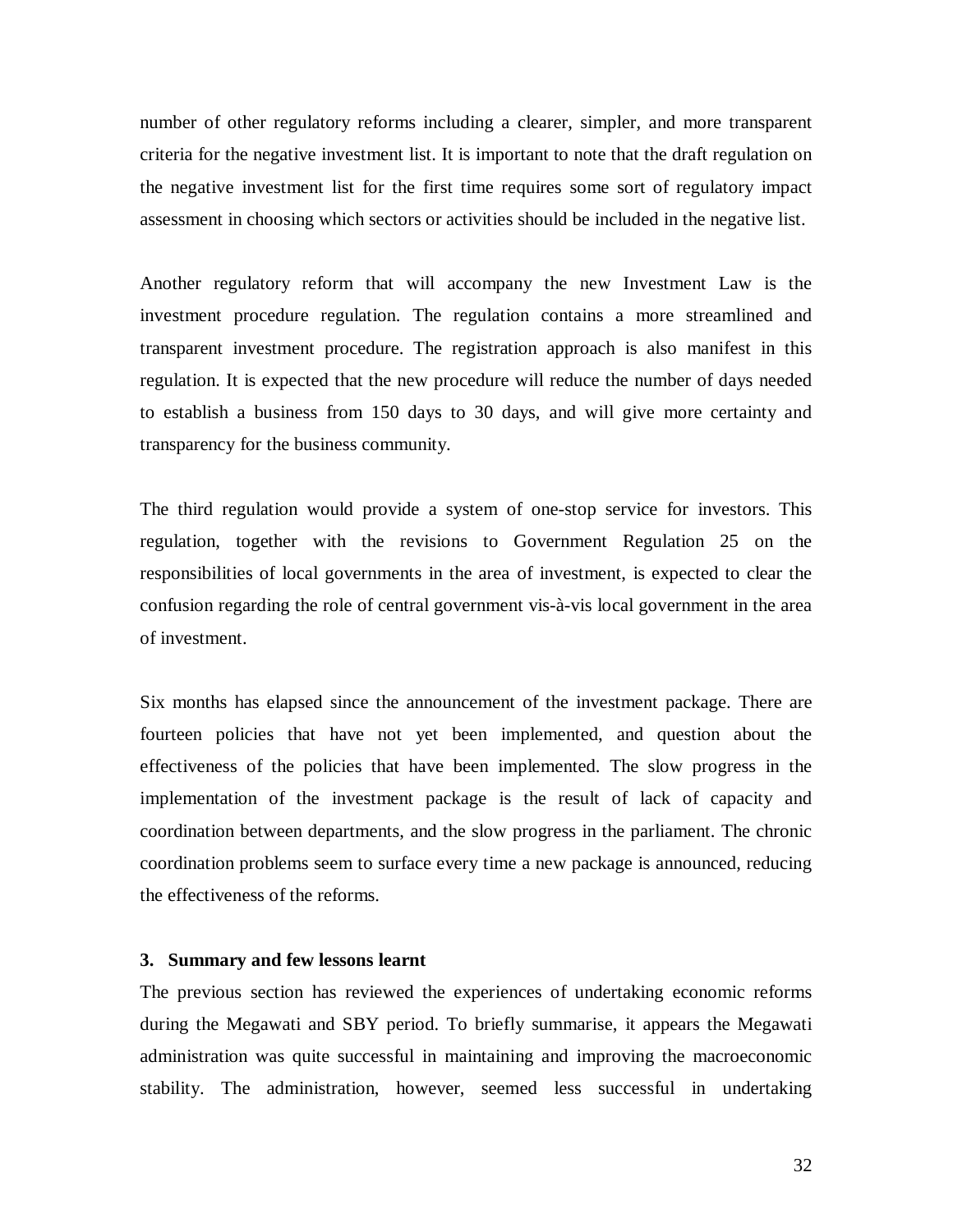microeconomic reform. As noted, the investment climate in the country deteriorated during the Megawati period. A task to improve investment climate has been the legacy of the Megawati administration, and became the main policy agenda of the SBY administration. As reviewed, the SBY administration has proposed several bold and quite ambitious policy reform initiatives to restore the investment climate. While promising, the implementation of the initiatives evidently has not been so effective and successful.

Having reviewed the reforms, we attempted here to draw some important points on the factors that determine the success of undertaking reforms in Indonesia after the crisis.

First, the role of IMF is very important in paving the way to deliver a successful reform and ensuring that the reform is appropriate and meets its objective. The amendment of the central bank law and the passing of the state finance law were two bold examples in this respect during the Megawati period. As noted, the Megawati period was quite successful in maintaining macroeconomic stability, which to large extent could be attributed to the result of the central bank law.

Second, undertaking reforms tends to be quite difficult when it involves strong public or nationalistic interest. The experience of the privatisation reform agenda and nullification of the electricity law, as well as the relatively long period of deliberation of draft laws in the parliament, clearly illustrate this point. Related to this, MacIntyre and Resosudarmo (2003) noted that the long process of law deliberation in the parliament reflects the fundamental change in the Indonesian political architecture immediately after the crisis, where there had been a significant power shift from president to the parliament. The implication is that, as often the case, the days of quick and decisive action on major policy reforms no longer applies in the post-Soeharto era (MacIntyre and Resosudarmo 2003, p. 153). There would not be significant reforms unless an agreement between the government and the parliament is reached.

Third, in many cases, unsuccessful reforms might be caused by the absence of supporting institutions to carry out the reforms or the other complementary reforms. As a result of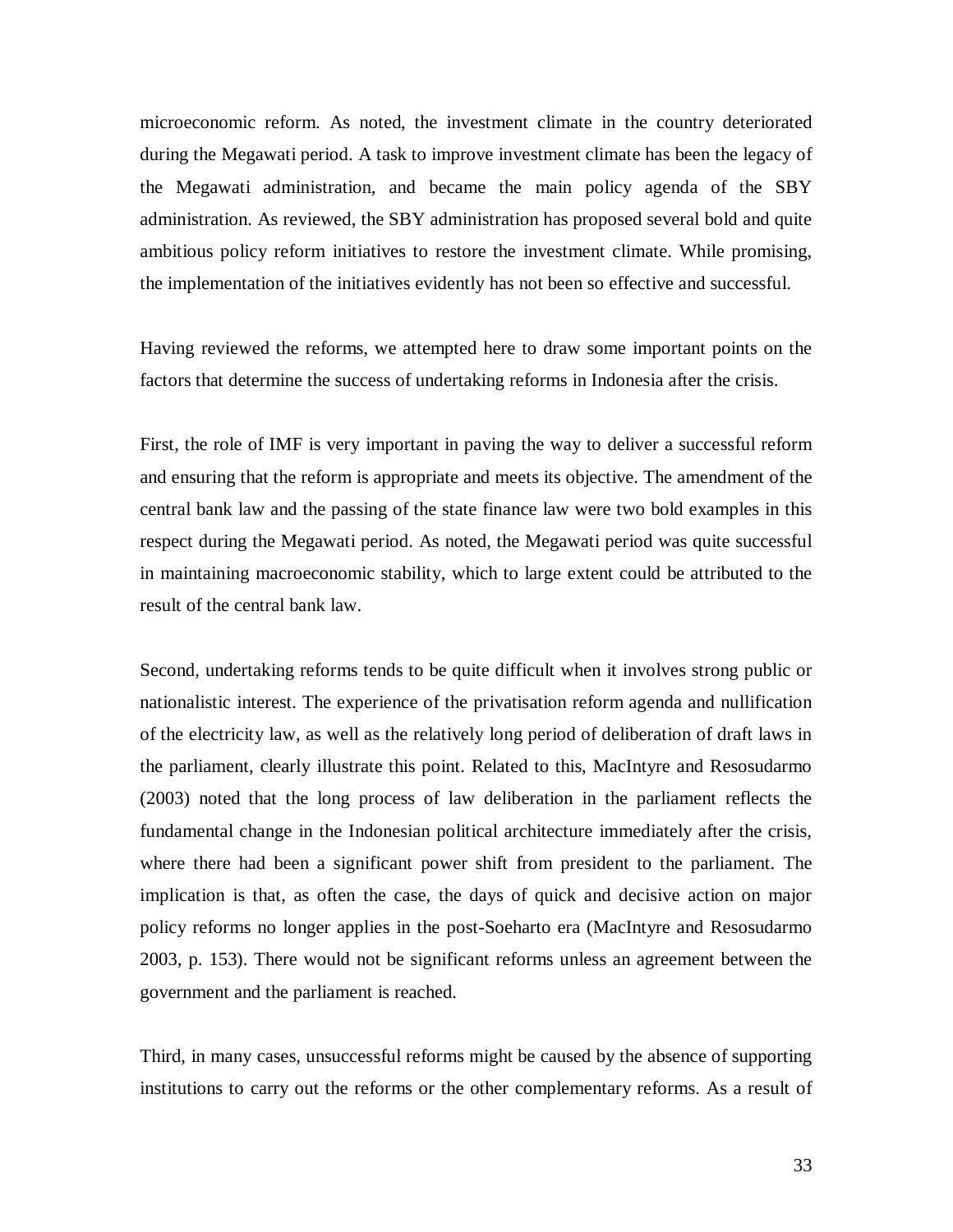the absence, reforms often become ineffective and are surrounded by many uncertainties. The absence of draft regulation on land clearing, which hampers the momentum to improve infrastructure (i.e. toll roads), illustrates this point.

Fourth, reforms are often challenged by coordination problem. As noted, one explanation for the slow policy implementation and ineffectiveness of reforms is the fact that policy decision-making has become more fragmented after the Soeharto era.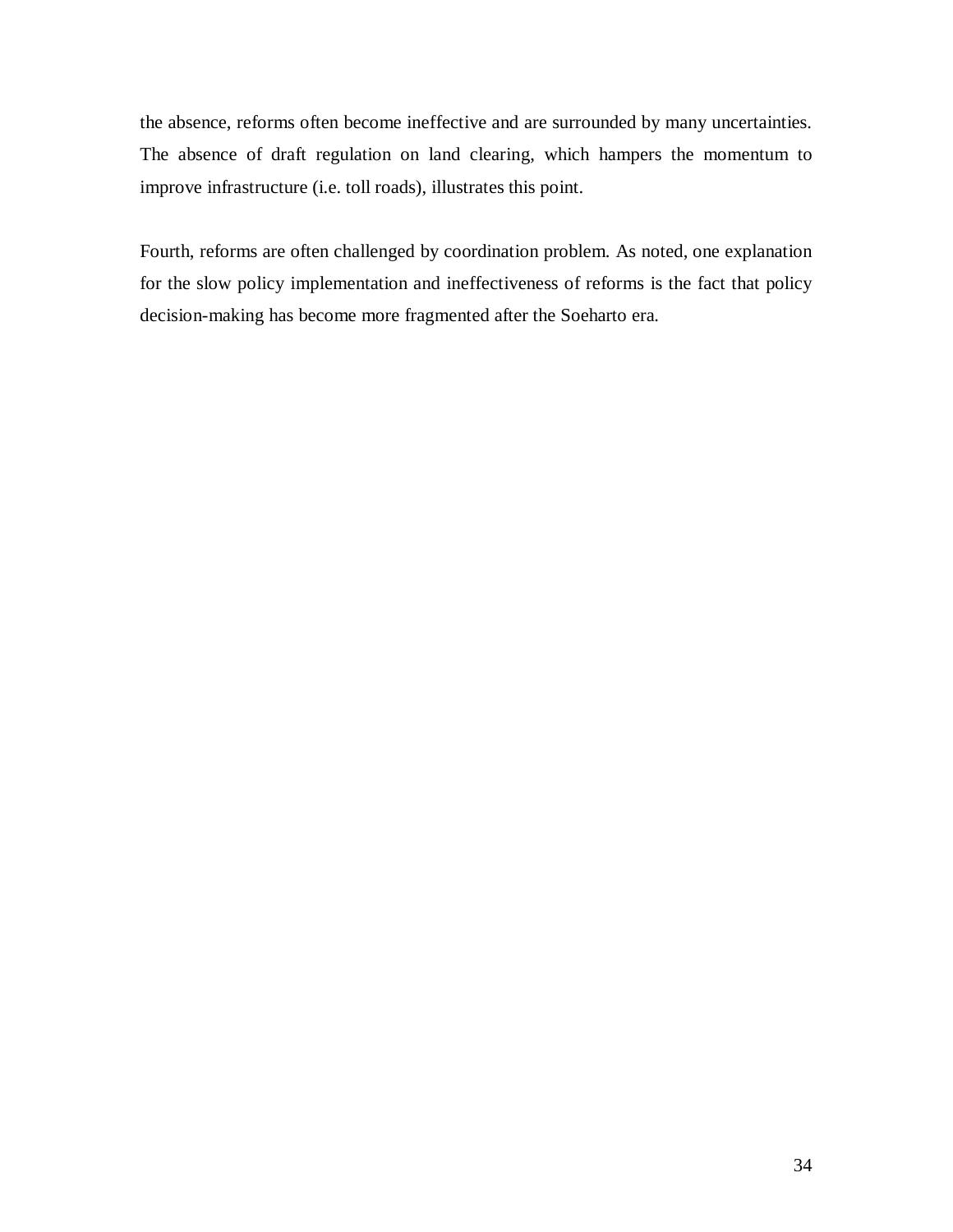#### References

Alisjahbana, Armida S., and C. Manning (2002), "Survey of Recent Developments", *Bulletin of Indonesian Economic Studies*, Vol. 38 No.3, pp. 277-305.

Aswicahyono, H., K. Bird and H. Hill (2004), 'How Do 'Twin Crises' Affect LDC Industrialization? An Indonesian Case Study', paper prepared for the 9th Convention of the East Asian Economic Association. Hong Kong, 13-14 November.

Athukorala, Prema-chandra (2002), "Survey of Recent Developments", *Bulletin of Indonesian Economic Studies*, Vol. 38 No.2, pp. 141-162.

Boediono (2002), "The International Monetary Fund Support Program in Indonesia – Comparing Implementation under Three Presidents" in Mohaman Ikhsan, Chris Manning and Hadi Soesastro (eds.), *Ekonomi Indonesia di Era Politik Baru* (Jakarta: Penerbit Buku Kompas), pp. 271-279.

Brodjonegoro, Bambang (2005), 'The Indonesian Decentralization After the Law Revision: Toward a Better Future?', mimeo, Jakarta.

Dick, Howard (2001), "Survey of Recent Developments", *Bulletin of Indonesian Economic Studies*, Vol. 37 No.1, pp. 7-41.

Ginting, Edimon (2003), "The State Finance Law: Overlooked and Undervalued", *Bulletin of Indonesian Economic Studies*, Vol. 39 No.3, pp. 353-357.

Goeltom, Miranda S., and M. Pangestu (2001), "Survey of Recent Developments", *Bulletin of Indonesian Economic Studies*, Vol. 37 No.2, pp. 141-171.

Hill, H. (2006), 'The Indonesian Economy: A Decade after the Crisis', paper prepared for the Asian Economic Policy Review Conference on 'East Asia a decade after the 1997-98 Crisis. Tokyo, 1 October 2006.

Hill, H. (1996), *Southeast Asia's Emerging Giant: Indonesian Economic Policy and Development since 1966*. Cambridge: Cambridge University Press.

Kenward, Lloyd R. (2004), "Survey of Recent Developments", *Bulletin of Indonesian Economic Studies*, Vol. 40 No.1, pp. 9-35.

MacIntyre, Andrew and Budy P. Resosudarmo (2003), "Survey of Recent Developments", *Bulletin of Indonesian Economic Studies*, Vol. 39 No.2, pp. 133-158.

McLeod, Ross H. (2003), "Towards Improved Monetary Policy in Indonesia", *Bulletin of Indonesian Economic Studies*, Vol. 39 No.3, pp. 303-324.